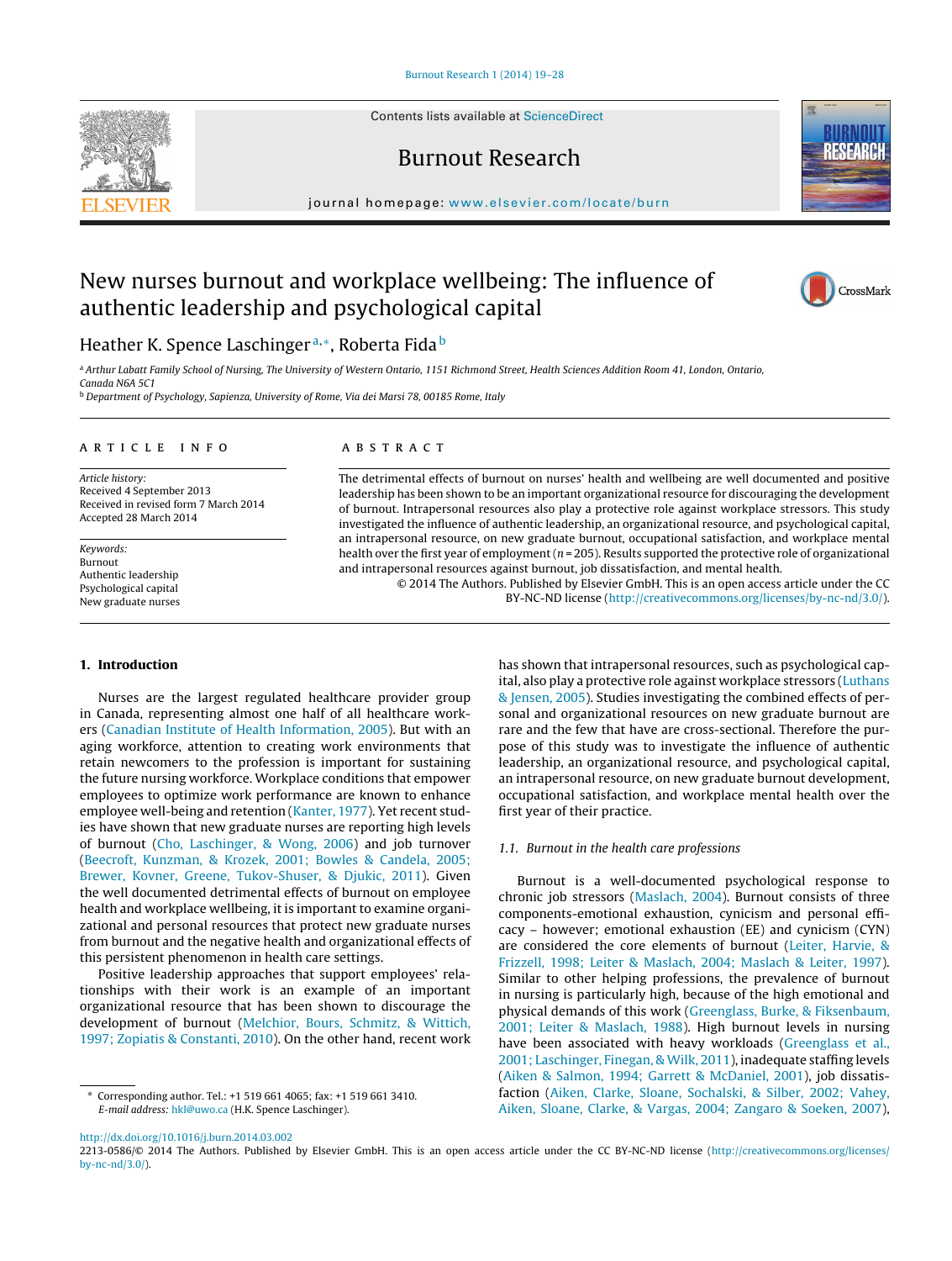



absenteeism [\(Michie](#page-8-0) [&](#page-8-0) [Williams,](#page-8-0) [2003\),](#page-8-0) and turnover ([Fochsen,](#page-8-0) [Sjögren,](#page-8-0) [Josephson,](#page-8-0) [&](#page-8-0) [Lagerström,](#page-8-0) [2005;](#page-8-0) [Kovner](#page-8-0) et [al.,](#page-8-0) [2007;](#page-8-0) [Leiter](#page-8-0) [&](#page-8-0) [Maslach,](#page-8-0) [2009\).](#page-8-0) In medicine, burnout has been linked to career dissatisfaction ([Shanafelt](#page-9-0) et [al.,](#page-9-0) [2009\)](#page-9-0) and career turnover ([Becker,](#page-7-0) [Milad,](#page-7-0) [&](#page-7-0) [Klock,](#page-7-0) [2006\).](#page-7-0) Schaufeli and Buunk ([Schaufeli](#page-8-0) [&](#page-8-0) [Buunk,](#page-8-0) [2003\)](#page-8-0) note that the relationship between burnout and turnover is often weak, suggesting that many burned out employees remain in their jobs often with negative consequences for both themselves and their organizations. Supportive management has however been linked to lower levels of emotional exhaustion in health care work environments [\(Balogun,](#page-7-0) [Titiloye,](#page-7-0) [Balogun,](#page-7-0) [Oyeyemi,](#page-7-0) [&](#page-7-0) [Katz,](#page-7-0) [2002\).](#page-7-0) Vahey et al. ([Vahey](#page-9-0) et [al.,](#page-9-0) [2004\)](#page-9-0) suggest that positive leadership behaviors may protect employees against burnout.

Recent research on burnout among new graduate nurses is troubling. Cho et al.'s [\(Cho](#page-8-0) et [al.,](#page-8-0) [2006\)](#page-8-0) study found that 66% of new graduates experienced severe burnout, primarily related to negative workplace conditions. Laschinger et al. ([Laschinger,](#page-8-0) [Grau,](#page-8-0) [Finegan,](#page-8-0) [&](#page-8-0) [Wilk,](#page-8-0) [2010\)](#page-8-0) found similar results, suggesting that new graduate burnout continues to be a problem. New graduate burnout has been significantly related to lack of supervisor support [\(Spooner-Lane](#page-9-0) [&](#page-9-0) [Patton,](#page-9-0) [2007\),](#page-9-0) unmanageable workloads [\(Laschinger,](#page-8-0) [Wong,](#page-8-0) [&](#page-8-0) [Grau,](#page-8-0) [2012a\),](#page-8-0) absenteeism and turnover intentions [\(Beecroft,](#page-8-0) [Dorey,](#page-8-0) [&](#page-8-0) [Wenten,](#page-8-0) [2008;](#page-8-0) [Rudman](#page-8-0) [&](#page-8-0) [Gustavsson,](#page-8-0) [2011\),](#page-8-0) lower organizational commitment [\(Cho](#page-8-0) et [al.,](#page-8-0) [2006\)](#page-8-0) and depression ([Rudman](#page-8-0) [&](#page-8-0) [Gustavsson,](#page-8-0) [2011;](#page-8-0) [Pineau](#page-8-0) [Stam,](#page-8-0) [Laschinger,](#page-8-0) [Regan,](#page-8-0) [&](#page-8-0) [Wong,](#page-8-0) [2013\).](#page-8-0) Spooner-Lane and Patton ([Spooner-Lane](#page-9-0) [&](#page-9-0) [Patton,](#page-9-0) [2007\)](#page-9-0) found that new graduate nurses in Australia were at higher risk for burnout and that supervisor support was a significant predictor of low levels of emotional exhaustion.

These studies demonstrate the detrimental effects of burnout in the nursing profession in general and for new graduate nurses in particular. These findings are alarming and suggest that every effort should be made to prevent new graduate nurse burnout not only to protect their own health, but also that of their organizations. Given the critical role new nursing graduates play in sustaining the future nursing workforce, understanding the personal and organizational factors that may protect new graduate nurses from burnout is important.

# 1.2. Theoretical model of the study

In our study, we propose that both organizational and personal resources play an important role in protecting new graduate nurses from burnout development and its detrimental health and job-related effects. We consider leadership, particularly authentic leadership [\(Avolio](#page-7-0) [&](#page-7-0) [Gardner,](#page-7-0) [2005\),](#page-7-0) to be an important organizational resource that reduces the likelihood of burnout in nursing work environments. In addition, psychological capital is a personal resource that enables individuals to respond positively to challenges they encounter at work [\(Luthans](#page-8-0) [&](#page-8-0) [Jensen,](#page-8-0) [2005\).](#page-8-0) These

two theoretical constructs and their relationship to burnout and subsequent job related health effects are described in the upcoming section. The relationships among constructs in our model are illustrated in Fig. 1.

#### 1.2.1. Influence of Leadership on work environments

Leaders play a key role in creating work environments that optimize employee performance and workplace well-being ([Kane-](#page-8-0)Urrabazo, [2006;](#page-8-0) [Kuoppala,](#page-8-0) [Lamminpää,](#page-8-0) [Liira,](#page-8-0) [&](#page-8-0) [Vainio,](#page-8-0) [2008\).](#page-8-0) Leaders shape the quality of the immediate work environment which has an important impact on employees' experiences with their work and subsequent job and health-related outcomes [\(Leiter](#page-8-0) [&](#page-8-0) [Maslach,](#page-8-0) [2004;](#page-8-0) [Wong,](#page-8-0) [Laschinger,](#page-8-0) [&](#page-8-0) [Cummings,](#page-8-0) [2010\).](#page-8-0) When leaders fail to ensure that working conditions support employees' ability to accomplish their work in meaningful ways, employees struggle to achieve work goals and may become exhausted, hindering performance, and ultimately diminishing their health and well-being [\(Ingersoll,](#page-8-0) [Olsan,](#page-8-0) [Drew-Cates,](#page-8-0) [DeVinney,](#page-8-0) [&](#page-8-0) [Davies,](#page-8-0) [2002;](#page-8-0) [Kelloway](#page-8-0) [&](#page-8-0) [Day,](#page-8-0) [2005;](#page-8-0) [Stouten](#page-8-0) et [al.,](#page-8-0) [2010\).](#page-8-0) Research has shown that relationally focused leadership styles are more effective than autocratic leadership approaches ([Kuoppala](#page-8-0) et [al.,](#page-8-0) [2008;](#page-8-0) [Wendt,](#page-8-0) [Euwema,](#page-8-0) [&](#page-8-0) [Van](#page-8-0) [Emmerik,](#page-8-0) [2009\).](#page-8-0)

Authentic leadership is an emerging model of leadership originating in the field of Positive Organizational Psychology that has shown promising results in creating positive work environments that foster employee health and wellbeing [\(Avolio](#page-7-0) [&](#page-7-0) [Gardner,](#page-7-0) [2005\).](#page-7-0) Previous research has linked positive leadership practices in general ([Laschinger](#page-8-0) et [al.,](#page-8-0) [2011;](#page-8-0) [Duffield,](#page-8-0) [Gardner,](#page-8-0) [&](#page-8-0) [Catling-Paull,](#page-8-0) [2008;](#page-8-0) [Hauge](#page-8-0) et [al.,](#page-8-0) [2011\)](#page-8-0) and authentic leadership in particular, to positive work outcomes [\(Wong](#page-9-0) et [al.,](#page-9-0) [2010;](#page-9-0) [Walumbwa,](#page-9-0) [Avolio,](#page-9-0) [Gardner,Wernsing,](#page-9-0) [&](#page-9-0) [Peterson,](#page-9-0) [2008;](#page-9-0) [Giallonardo,Wong,](#page-9-0) [&](#page-9-0) [Iwasiw,](#page-9-0) [2010\),](#page-9-0) suggesting that leadership is a key organizational strategy for promoting recruitment and retention of new graduate nurses [\(Jensen](#page-8-0) [&](#page-8-0) [Luthans,](#page-8-0) [2006\).](#page-8-0)

#### 1.2.2. Authentic Leadership

Authentic leadership is a positive relationship-focused leadership style that emphasizes self-awareness, honesty and transparency, behavioral integrity, and consistency ([Avolio,](#page-7-0) [Gardner,](#page-7-0) [Walumbwa,](#page-7-0) [Luthans,](#page-7-0) [&](#page-7-0) [May,](#page-7-0) [2004\).](#page-7-0) Authentic leadership is posited to influence performance by emphasizing people's strengths rather than weaknesses [\(Avolio](#page-7-0) [&](#page-7-0) [Gardner,](#page-7-0) [2005;](#page-7-0) [Wong](#page-7-0) [&](#page-7-0) [Cummings,](#page-7-0) [2009\).](#page-7-0) Authentic leadership is "a pattern of transparent and ethical leader behavior that encourages openness in sharing information needed to make decisions while accepting input from those who follow" [\(Avolio,](#page-7-0) [Walumbwa,](#page-7-0) [&](#page-7-0) [Weber,](#page-7-0) [2009\)\[51,](#page-7-0) [p.](#page-7-0) [424\].](#page-7-0) Authentic leaders build trusting work environments that engage followers through four types of behaviors: Balanced processing, relational transparency, internalized moral perspective, and self-awareness [\(Walumbwa](#page-9-0) et [al.,](#page-9-0) [2008\).](#page-9-0) Balanced processing refers to behaviors of leaders who try to gather and analyze all relevant data and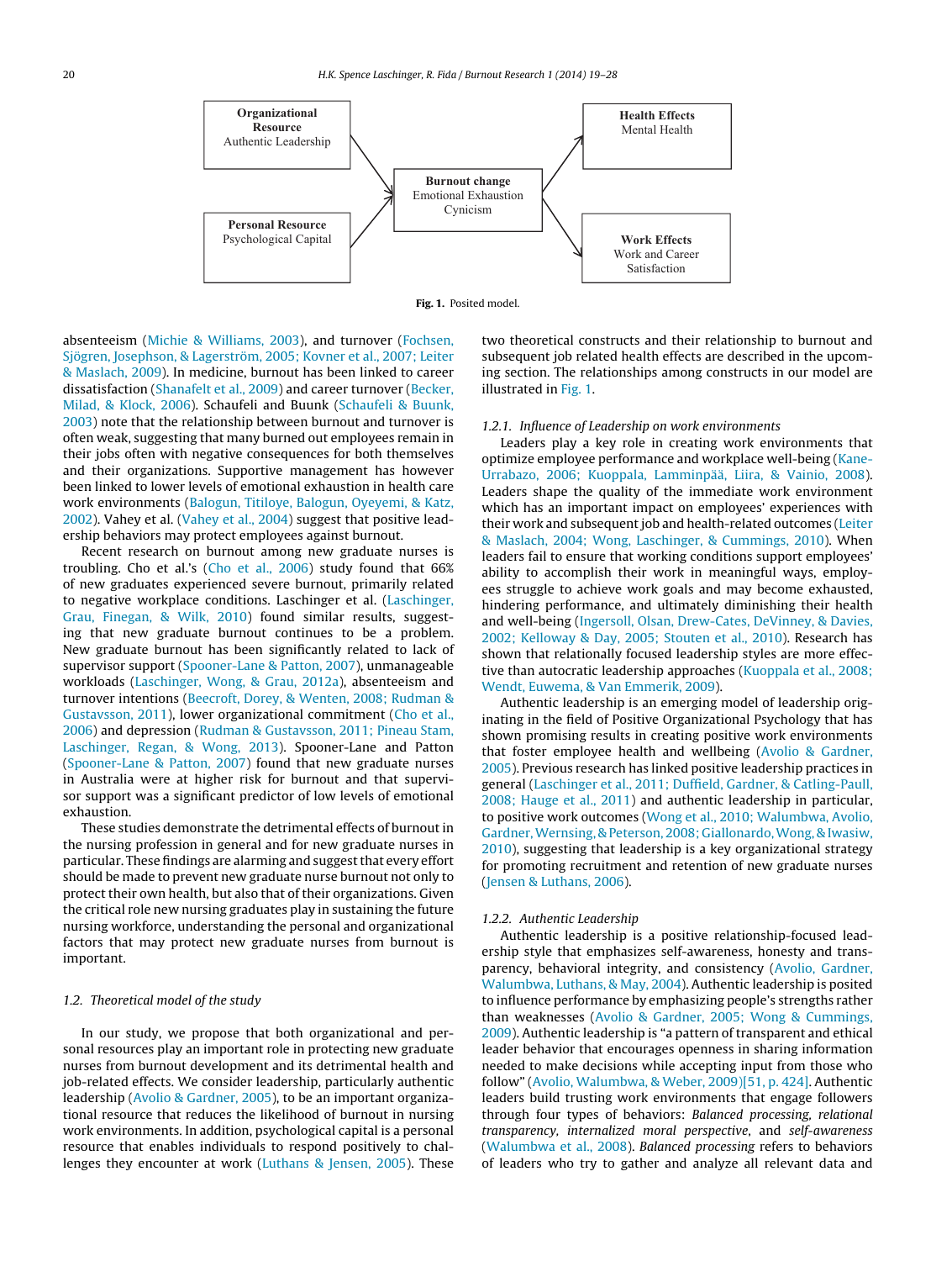viewpoints, both positive and negative, before making important decisions. Relational transparency involves being open with others, sharing thoughts and feelings and encouraging others to share their ideas, challenges and opinions. Internalized moral perspective refers to self-regulation that is guided by internal moral standards and values resulting in behaviors and decisions consistent with those values. Finally, authentic leaders show self-awareness by acknowledging their own strengths and weaknesses and understanding how they affect others. Authentic leadership behavior promotes positive relationships between leaders and employees which results in higher employee engagement and work satisfaction ([Giallonardo](#page-8-0) et [al.,](#page-8-0) [2010\).](#page-8-0) Authentic leadership has been linked to greater trustin management, empowerment, work engagement, and higher ratings of patient care quality in nursing settings [\(Wong](#page-9-0) et [al.,](#page-9-0) [2010;](#page-9-0) [Giallonardo](#page-9-0) et [al.,](#page-9-0) [2010\).](#page-9-0) In the management literature, authentic leadership is a significant predictor of job satisfaction and organizational commitment ([Walumbwa](#page-9-0) et [al.,](#page-9-0) [2008\).](#page-9-0)

Authentic leadership has been linked to burnout in the general management literature and to a lesser extent in the nursing literature. Laschinger et al. ([Laschinger](#page-8-0) et [al.,](#page-8-0) [2012a\)](#page-8-0) found that nurses' perceptions of their immediate supervisors' authentic leadership was indirectly and negatively associated with burnout through higher levels of empowerment. On the other hand, in a cross sectional study of newly graduate nurses, Laschinger et al.[\(Laschinger,](#page-8-0) [Wong,](#page-8-0) [&](#page-8-0) [Grau,](#page-8-0) [2012b\)](#page-8-0) found that the influence of authentic leadership on new graduate nurse burnout was mediated by higher levels of empowerment and lower levels of bullying in the workplace. That is, authentic leadership appeared to play a protective role against burnout by ensuring empowering conditions were in place and by creating environments that discouraged bullying. Spooner-Lane and Patton [\(Spooner-Lane](#page-9-0) [&](#page-9-0) [Patton,](#page-9-0) [2007\)](#page-9-0) found that support from supervisors was an especially important predictor of lower levels of emotional exhaustion in new nurses, a finding corroborated by Vahey et al. [\(Vahey](#page-9-0) et [al.,](#page-9-0) [2004\)](#page-9-0) in their study of US nurses. Authentic leaders are more likely to be in tune with the needs of their followers and to ensure that necessary resources are in place to achieve work goals with a reasonable amount of effort. By ensuring that nurses have sufficient resources to accomplish their work, emotional exhaustion and its inevitable outcome if prolonged, cynicism, are less likely. Therefore we hypothesize that:

**Hypothesis 1.** New graduates' perceptions of their immediate supervisors' authentic leadership behavior is negatively related to their likelihood of developing burnout (EE and CYN) in the first year of employment. Specifically the more nurses perceive their supervisor as authentic the less likely they are to experience emotional exhaustion and cynicism in the first year of practice and consequently the less likely they are to experience an increase in burnout over a 1 year timeframe.

# 1.2.3. Influence of psychological capital (PsyCap) on burnout

PsyCap is another construct emerging from positive organizational psychology research (POP), defined as the study of "positive human strengths and psychological capacities" that are measureable, that can be "developed, and managed" for improved employee performance in the workplace ([Luthans](#page-8-0) [&](#page-8-0) [Church,](#page-8-0) [2002\)\[53,](#page-8-0) [p.](#page-8-0) [59\].](#page-8-0) According to Luthans and Church [\(Luthans](#page-8-0) [&](#page-8-0) [Church,](#page-8-0) [2002\),](#page-8-0) POP constructs involve state-like characteristics as opposed to trait-like characteristics. State-like characteristics are human emotions and moods that are malleable and susceptible to change based on context or situation whereas trait-like characteristics are more static and difficult to change [\(Luthans](#page-8-0) [&](#page-8-0) [Church,](#page-8-0) [2002\).](#page-8-0) Workplace interventions designed to develop or strengthen PsyCap are likely to be more effective because changing states requires less time and effort than changing traits [\(Luthans](#page-8-0) [&](#page-8-0) [Church,](#page-8-0) [2002\).](#page-8-0)

PsyCap consists of four dimensions that reinforce each other, all of which can be enhanced and managed for employee and organizational success ([Luthans](#page-8-0) et [al.,](#page-8-0) [2007a;](#page-8-0) [Luthans,](#page-8-0) [Avolio,](#page-8-0) [Avey,](#page-8-0) [&](#page-8-0) [Norman,](#page-8-0) [2007b\).](#page-8-0) Self-efficacy is derived from Bandura's ([Bandura,](#page-7-0) [1997\)](#page-7-0) seminal work and refers to a person's self-confidence in his or her ability to act and perform tasks. PsyCap self-efficacy involves five behaviors: high goal setting, openness to challenging tasks, high self-motivation, application of the necessary effort for goal accomplishment, and perseverance through adversity ([Luthans](#page-8-0) et [al.,](#page-8-0) [2007a;](#page-8-0) [Luthans](#page-8-0) et [al.,](#page-8-0) [2007b\).](#page-8-0) Hope is based on Snyder et al's [\(Snyder](#page-9-0) et [al.,](#page-9-0) [1996\)](#page-9-0) work describing a person's motivation to reach goals [\(Luthans](#page-8-0) et [al.,](#page-8-0) [2007a;](#page-8-0) [Luthans](#page-8-0) et [al.,](#page-8-0) [2007b\).](#page-8-0) Hope entails the self-motivation to get to where one wants to be and to create realistic paths to achieve those goals, even when faced with obstacles ([Luthans](#page-8-0) [&](#page-8-0) [Youssef,](#page-8-0) [2004\).](#page-8-0) Optimism is the perception that negative situations are caused by external, momentary and situational sources, whereas positive situations are the result of internal, lasting causes ([Luthans](#page-8-0) [&](#page-8-0) [Youssef,](#page-8-0) [2004\).](#page-8-0) Optimistic people will credit themselves for positive life events, elevating self-esteem, and distancing themselves from the negativity of unfavorable situations, thereby protecting themselves from depression, self-blame and despair ([Luthans](#page-8-0) [&](#page-8-0) [Youssef,](#page-8-0) [2004\).](#page-8-0) Finally, resiliency involves the ability to recover from "adversity, uncertainty, failure or overwhelming changes" [\(Luthans](#page-8-0) [&](#page-8-0) [Youssef,](#page-8-0) [2004\)\[58,](#page-8-0) [p.](#page-8-0) [154\].](#page-8-0) Resilient people have the flexibility to move beyond setbacks, and perform at higher levels having responding effectively to challenges [\(Luthans](#page-8-0) [&](#page-8-0) [Youssef,](#page-8-0) [2004\).](#page-8-0) Resiliency allows for the acceptance of reality, development of strong beliefs, perception of life as meaningful, and the development of flexibility for adaptation to significant change [\(Luthans](#page-8-0) [&](#page-8-0) [Youssef,](#page-8-0) [2004\).](#page-8-0)

The protective role of PsyCap against work stressors has been suggested although not extensively examined, particularly in the nursing population. Avey et al. [\(Avey,](#page-7-0) [Luthans,](#page-7-0) [&](#page-7-0) [Jensen,](#page-7-0) [2009\)](#page-7-0) found that employees with higher PsyCap experienced lower stress and were less likely to leave their jobs. Roberts et al. ([Roberts,](#page-8-0) [Scherer,](#page-8-0) [&](#page-8-0) [Bowyer,](#page-8-0) [2011\)](#page-8-0) study found that PsyCap moderated the impact of stress on employees' tendency to respond with uncivil behaviors, such that high PsyCap employees were less likely to be uncivil to their coworkers. Luthans and Jensen ([Luthans](#page-8-0) [&](#page-8-0) [Jensen,](#page-8-0) [2005\)](#page-8-0) was the first to link PsyCap to burnout and job dissatisfaction of nurses suggesting that PsyCap may mitigate the effects of negative work experiences on nurses' relationships with their work.

Based on PsyCap theory and previous research it is reasonable to expect that individuals who possess a high degree of confidence in themselves as well as high levels of hope, optimism about achieving work-related goals, and are resilient to workplace challenges (PsyCap), will be less likely to develop burnout over the first year of their practice. Therefore we hypothesized that:

**Hypothesis 2.** New graduate nurse PsyCap will decrease the likelihood of developing burnout (EE & CYN) in the first year of employment. Higher levels of PsyCap are related to lower initial levels of new graduate nurse burnout (both EE and CYN) and consequently to lower increases in burnout over the first year of practice.

#### 1.2.4. Influence of burnout on nurses workplace mental health

Burnout has been linked to poor mental health, such as depression and anxiety in numerous studies in the general management and nursing literature. Peterson et al. [\(Peterson](#page-8-0) et [al.,](#page-8-0) [2008\)](#page-8-0) found that nurses who reported higher levels of burnout also reported suffering from depression, anxiety, sleep disturbances and significant memory impairment. Abdi et al. [\(Abdi,](#page-7-0) [Kaviani](#page-7-0) [Hossein,](#page-7-0) [&](#page-7-0) [Momeni](#page-7-0) [Araghi,](#page-7-0) [2007\)](#page-7-0) also linked nurse burnout to poor mental health and found that nurses exhibited significantly more mental health symptoms in comparison to general population rates. Burnout has been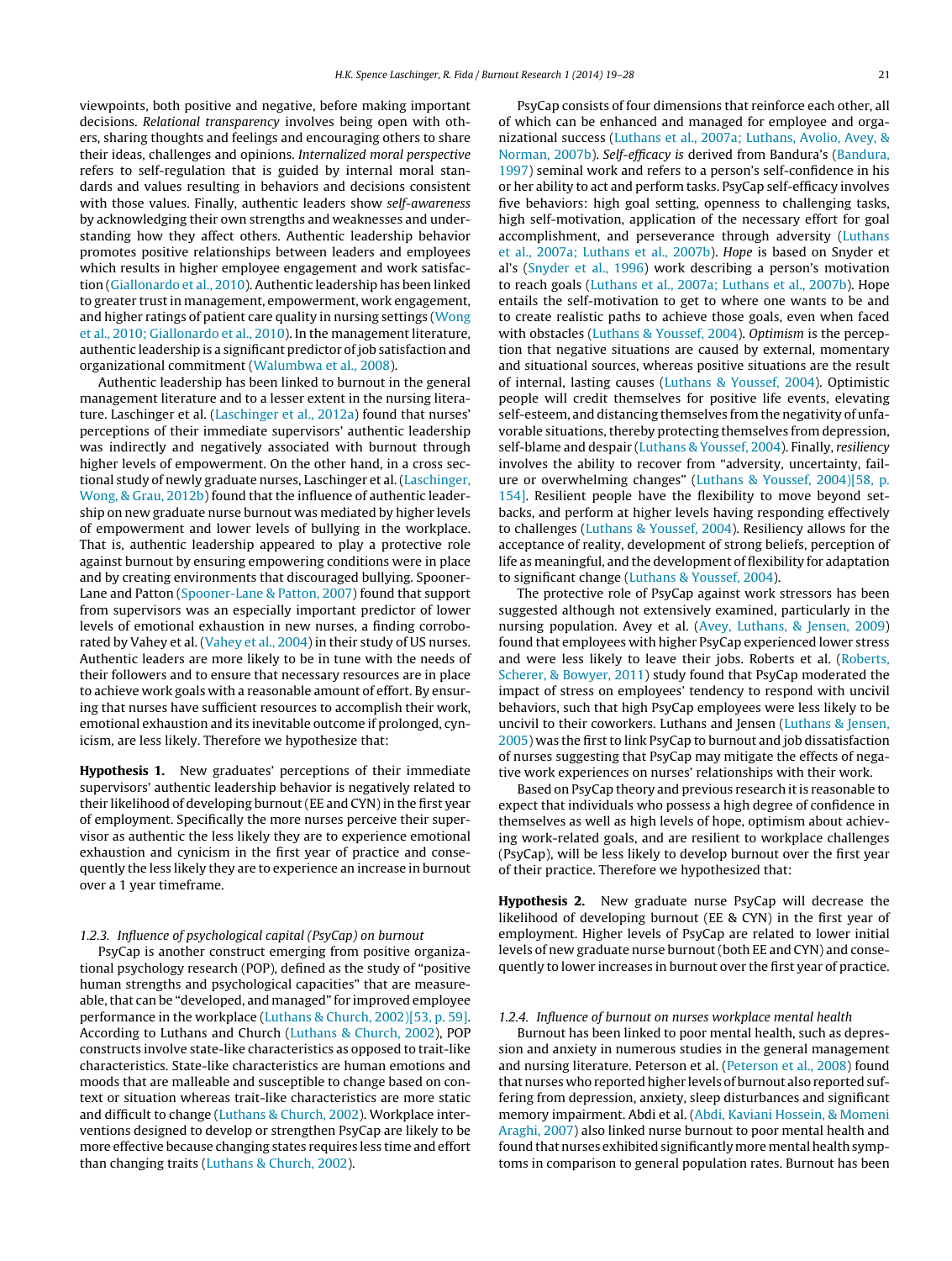<span id="page-3-0"></span>

| table t                                                        |  |  |
|----------------------------------------------------------------|--|--|
| Descriptive statistics and correlations among study variables. |  |  |

|                       | M    | <b>SD</b> | Skeweness | Kurtosis                 | Alpha | -1.                      | 1a                       | 1b                       | 1c                       | 1d                       | 2.                   | 2a     | 2 <sub>b</sub> | 2c            | 2d     | 3.     | 4.     | 5.     | 6.                       | 7.     |
|-----------------------|------|-----------|-----------|--------------------------|-------|--------------------------|--------------------------|--------------------------|--------------------------|--------------------------|----------------------|--------|----------------|---------------|--------|--------|--------|--------|--------------------------|--------|
| 1. AL T1              | 2.49 | .88       | $-.45$    | $-.51$                   | .94   | $\overline{\phantom{0}}$ |                          |                          |                          |                          |                      |        |                |               |        |        |        |        |                          |        |
| 1a TRANS              | 2.61 | .86       | $-.44$    | $-.32$                   | .83   | .89                      | $\overline{\phantom{m}}$ |                          |                          |                          |                      |        |                |               |        |        |        |        |                          |        |
| 1b MORAL              | 2.58 | .93       | $-.49$    | $-.26$                   | .87   | .89                      | .76                      | $\overline{\phantom{m}}$ |                          |                          |                      |        |                |               |        |        |        |        |                          |        |
| 1c BALANCE            | 2.50 | 1.02      | $-.49$    | $-.39$                   | .80   | .91                      | .73                      | .78                      | $\overline{\phantom{m}}$ |                          |                      |        |                |               |        |        |        |        |                          |        |
| 1d SLFAWRE            | 2.30 | 1.15      | $-.36$    | $-.89$                   | .93   | .90                      | .70                      | .70                      | .80                      | $\overline{\phantom{m}}$ |                      |        |                |               |        |        |        |        |                          |        |
| 2. PSYCAP             | 5.12 | .75       | $-.35$    | .83                      | .90   | .24                      | .20                      | .23                      | .23                      | .20                      |                      |        |                |               |        |        |        |        |                          |        |
| 2a PCEFF              | 4.5  | 1.18      | $-.21$    | $-.29$                   | .89   | .21                      | .15                      | .20                      | .22                      | .19                      | .77                  |        |                |               |        |        |        |        |                          |        |
| 2b PCHOPE             | 5.30 | .90       | $-.85$    | 1.69                     | .85   | .20                      | .19                      | .18                      | .21                      | .14                      | .85                  | .50    |                |               |        |        |        |        |                          |        |
| 2c PCRES              | 5.22 | .85       | $-.42$    | .03                      | .74   | .09                      | .11                      | .09                      | .07                      | .04                      | .76                  | .39    | .56            |               |        |        |        |        |                          |        |
| 2d PCOPT              | 5.07 | .86       | $-.43$    | $\overline{\phantom{0}}$ | .72   | .22                      | .17                      | $.23\phantom{0}$         | .17                      | .22                      | .67                  | .27    | .54            | .42           |        |        |        |        |                          |        |
| 3. Exh T1             | 2.75 | 1.56      | .47       | $-.78$                   | .92   | $-.17$                   | $-.07$                   | $-.14$                   | $-.21$                   | $-.20$                   | $-.30$               | $-.11$ | $-.31$         | $-.19$        | $-.30$ |        |        |        |                          |        |
| 4. Cyn T1             | 1.64 | 1.33      | .74       | $-.11$                   | .84   | $-.25$                   | $-.23$                   | $-.23$                   | $-.25-.19$               |                          | $-.29$               | $-.04$ | $-.33$         | $-.15$        | $-.39$ | .55    |        |        |                          |        |
| 5. Exh T2             | 2.90 | 1.53      | .31       | $-.78$                   | .84   | $-.22$                   | $-.14$                   | $-.20$                   |                          |                          | $-.23$ $-.25$ $-.19$ | $-.10$ |                | $-.16$ $-.12$ | $-.13$ | .55    | .31    |        |                          |        |
| 6. Cyn T <sub>2</sub> | 1.91 | 1.42      | .64       | $-.46$                   | .93   | $-.22$                   | $-.16$                   | $-.19$                   |                          | $-.23$ $-.22$ $-.21$     |                      | $-.10$ | $-.22$         | $-.09$        | $-.19$ | .46    | .50    | .58    | $\overline{\phantom{0}}$ |        |
| 7. MH T2              | 2.42 | 1.01      | 1.22      | .98                      | .85   | $-.12$                   | $-.06$                   | $-.10$                   | $-.14$                   | $-.12$                   | $-.30$               | $-.13$ | $-.28$         | $-.25$        | $-.24$ | .32    | .24    | .37    | .37                      |        |
| 8. W-SAT T2           | 3.57 | .86       | $-.49$    | $-.32$                   | .82   | .32                      | .19                      | .28                      | .33                      | .35                      | .19                  | .13    | .21            | .02           | .18    | $-.37$ | $-.29$ | $-.55$ | $-.59$                   | $-.29$ |

Note in bold the correlations statistically significant for  $p < 0.05$ .

linked to poor mental health in other professions, such as medicine ([Tokuda](#page-9-0) et [al.,](#page-9-0) [2009\).](#page-9-0)

Research has shown that new graduate nurses report high levels of burnout ([Cho](#page-8-0) et [al.,](#page-8-0) [2006\)](#page-8-0) and job related stress [\(Boychuk-](#page-8-0)Duchscher [&](#page-8-0) [Cowin,](#page-8-0) [2004\).](#page-8-0) Lavoie-Tremblay et al. ([Lavoie-](#page-8-0)Tremblay, [O'Brien-Pallas,](#page-8-0) [Gélinas,](#page-8-0) [Desforges,](#page-8-0) [&](#page-8-0) [Marchionni,](#page-8-0) [2008\)](#page-8-0) found that new graduate nurses experiencing high levels of psychological distress also experienced job strain resulting from workload demands and a lack of social support from peers and supervisors. Higher levels of burnout were associated with lower levels of positive emotions and greater emotional labor in Erickson and Grove's ([Erickson](#page-8-0) [&](#page-8-0) [Grove,](#page-8-0) [2008\)](#page-8-0) study of experienced and newly graduated nurses. However, these effects were stronger among new graduates.

Based on burnout theory and research linking burnout to poor workplace mental health, we expected that new graduate nurses suffering from feelings of exhaustion and cynicism initially and who experience increases in these two burnout dimensions during the first year of practice in response to stressful non-supportive work environments would be more likely to experience depressive symptomology (poor mental health). We therefore hypothesized that: Hypothesis 3: Higher initial levels of burnout and subsequent increases over the first year of practice (both EE and CYN) will be related to poorer mental health.

### 1.2.5. Influence of burnout on job satisfaction

Burnout is often cited as a source of job dissatisfaction ([Aiken](#page-7-0) et [al.,](#page-7-0) [2002;](#page-7-0) [Shanafelt](#page-7-0) et [al.,](#page-7-0) [2009;](#page-7-0) [Laschinger](#page-7-0) et [al.,](#page-7-0) [2012b\).](#page-7-0) In general work settings, emotional exhaustion (sometimes deemed work exhaustion) and burnout have been linked to reduced job satisfaction ([Burke](#page-8-0) [&](#page-8-0) [Greenglass,](#page-8-0) [1995;](#page-8-0) [Moore,](#page-8-0) [2000a\)](#page-8-0) as well as to both actual and job turnover intentions [\(Moore,](#page-8-0) [2000b;](#page-8-0) [Thomas](#page-8-0) [&](#page-8-0) [Williams,](#page-8-0) [1995\).](#page-8-0) In healthcare settings, burnout is also a strong predictor of both job and career satisfaction. Laschinger et al. ([Laschinger,](#page-8-0) [Leiter,](#page-8-0) [Day,](#page-8-0) [&](#page-8-0) [Gilin,](#page-8-0) [2009\)](#page-8-0) found that burnout was a significant predictor of Canadian nurses' job satisfaction, a finding corroborated by Piko [\(Piko,](#page-8-0) [2006\)](#page-8-0) in a study of Hungarian healthcare staff. Job turnover intentions, largely the result of job dissatisfaction, are alarmingly high for nurses in the first years of practice, ranging from 35 to 62%.

It is evident that burnout contributes to lowered job satisfaction, which may then have an impact on subsequent employee turnover intentions, further highlighting the importance of maintaining a satisfied and healthy workforce. However, when workplace conditions result in feelings of emotional exhaustion and cynicism, new graduates are less likely to be satisfied with their jobs and possibly

their career. Specifically we expected that new graduate nurses suffering from feelings of exhaustion and cynicism initially and those who experience increases in these two burnout dimensions during the first year of practice would be less likely to be satisfied with their jobs. We therefore we hypothesized that:

**Hypothesis 4.** Higher initial levels of burnout and subsequent increases over the first year of practice (both EE and CYN) will be related to lower work satisfaction.

# **2. Methods**

## 2.1. Participants and procedures

We used data from a two-wave survey of newly graduated nurses with less than two years of experience in acute care hospitals across Ontario (T1 in 2010; T2 in 2011). The original sample was drawn from the registry list of practicing nurses in Ontario  $(N=907)$ . Participants received a questionnaire package at their home address using Dillman's [\(Dillman,](#page-8-0) [2007\)](#page-8-0) methodology to improve participants'mailed survey response rates. Questionnaires were coded to match responses at T1 and T2. At T1, 342 participants returned the questionnaire (response rate of 37.7%). Follow-up questionnaires at T2 were sent only to T1 respondents, with a total of 205 returning completed questionnaires (response rate of 59.9%). Approval from the university ethics review board was obtained prior to the survey.

The demographic profile for both samples is presented in Table 1. The majority of nurses were female (92%), averaging 28 years of age and 1.04 years nursing experience. All were baccalaureate prepared. Most worked on either medical-surgical units (55%) or critical care units (23%) on a full-time basis (62%) and part-time basis (28%). There were no noteworthy T1–T2 differences between sample characteristics. This demographic profile is similar to provincial statistics for nurses within 5 years graduation [\(Canadian](#page-8-0) [Institute](#page-8-0) [of](#page-8-0) [Health](#page-8-0) [Information,](#page-8-0) [2009\).](#page-8-0)

#### 2.2. Measures

We used standardized questionnaires to measure the major study variables. All measures had acceptable Cronbach alpha reliability (see [Table](#page-4-0) 2).

The Authentic Leadership Questionnaire (ALQ) ([Avolio,](#page-7-0) [Gardner,](#page-7-0) [&](#page-7-0) [Walumbwa,](#page-7-0) [2007\)](#page-7-0) was used to measure nurses' perceptions of their immediate supervisors' use of each of the 4 types of AL behaviors: (1) relational transparency, e.g., "my leader says exactly what he or she means"; (2) moral/ethical, e.g., "my leader makes decisions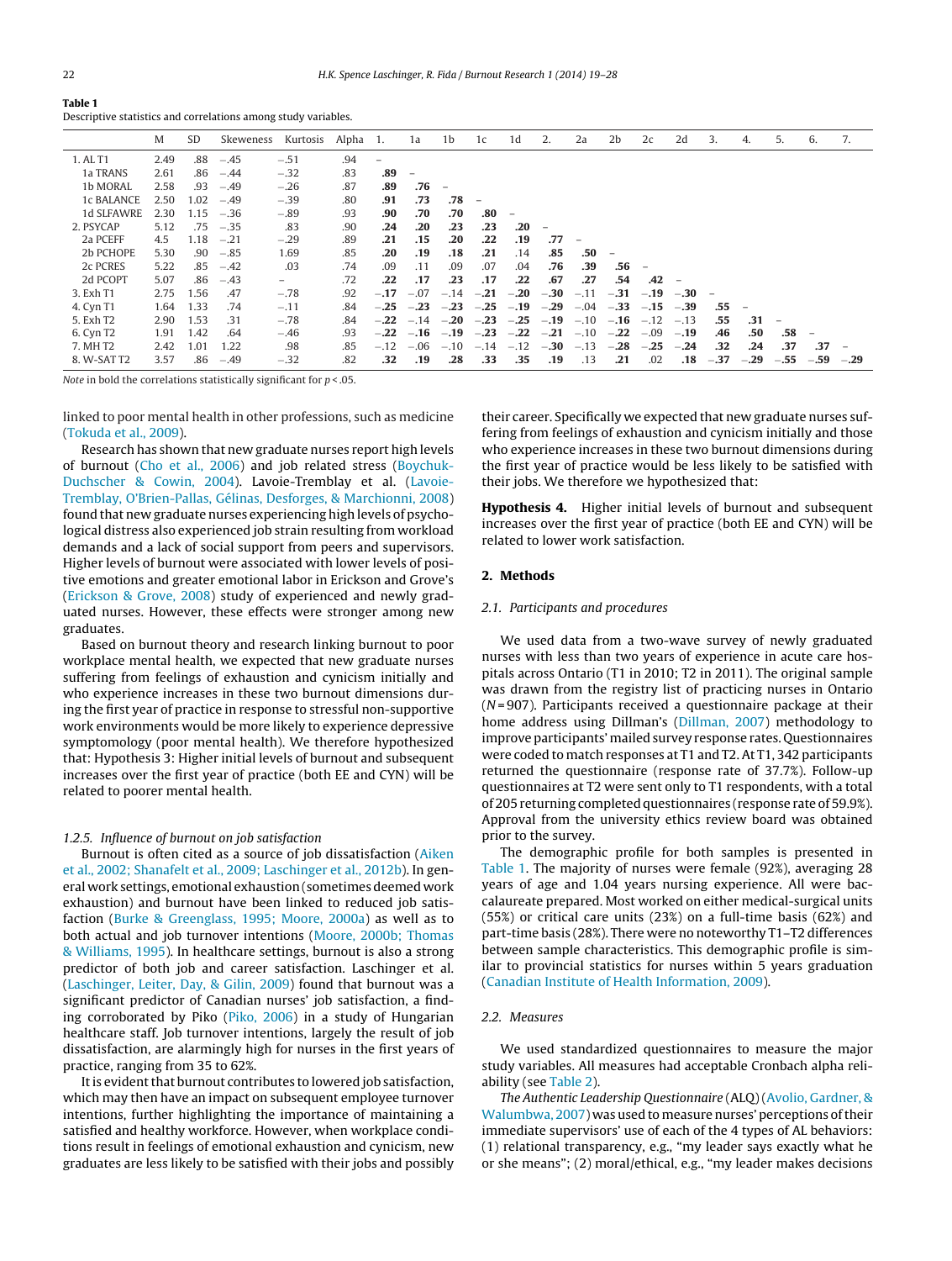#### <span id="page-4-0"></span>**Table 2**

Indirect estimates and bootstrap confidence interval of the indirect effects from AL and PsyCap at Time 1 to both mental health and work satisfaction at Time 2.

| Indirect effect                                                                                                                                                                                                                                                                                              | Estimate                              | CL                                                                                                 |
|--------------------------------------------------------------------------------------------------------------------------------------------------------------------------------------------------------------------------------------------------------------------------------------------------------------|---------------------------------------|----------------------------------------------------------------------------------------------------|
| AL T1 $\rightarrow$ IEE $\rightarrow$ MH T2<br>$PsvCap T1 \rightarrow IEE \rightarrow MH$<br>AL T1 $\rightarrow$ IEE $\rightarrow$ SEE $\rightarrow$ W-SAT T2<br>AL T1 $\rightarrow$ IC $\rightarrow$ SC $\rightarrow$ W-SAT T2<br>$Psych$ Cap T1 $\rightarrow$ IEE $\rightarrow$ SEE $\rightarrow$ W-SAT T2 | $-.10$<br>$-.14$<br>.04<br>.08<br>.05 | $-177$ to $-026$<br>$-.246$ to $-.043$<br>$-.025$ to $.100$<br>$.026$ to $.140$<br>$-.021$ to .127 |
| AL T1 $\rightarrow$ IEE $\rightarrow$ SEE $\rightarrow$ W-SAT T2                                                                                                                                                                                                                                             | -09                                   | $.023$ to $.164$                                                                                   |

Note. In bold the significant estimates. CI = 95% bootstrap confidence interval.

based on his or her core values"; (3) balanced processing, e.g., "my leader listens carefully to different points of view before coming to a decision" and; (4) self-awareness, e.g., "my leader shows he or she understands how specific actions impact others". The manager was defined as the formal leader of the clinical unit where they worked the majority of their time. Sixteen items (4 items per subscale) were rated on a 5-point Likert scale ranging from 0 (not at all) to 4 (frequently, if not always).

Psychological Capital (PsyCap) was measured by the Psychological Capital Questionnaire [\(Luthans](#page-8-0) et [al.,](#page-8-0) [2007a;](#page-8-0) [Luthans](#page-8-0) et [al.,](#page-8-0) [2007b\)](#page-8-0) which taps each of the four dimensions of this construct. Each subscale consists of 6 items rated on a 6-point Likert scale ranging from 1 (strongly disagree) to 6 (strongly agree). This measure has previously demonstrated acceptable internal consistency (Cronbach's  $\alpha$  = .66–.89) and discriminant validity.

The Emotional Exhaustion (EE) and Cynicism (CYN) subscales of the Maslach Burnout Inventory-General Survey (MBI-GS) (e.g., "I feel emotionally drained from my work" and "I doubt the significance of my work", respectively) were used to measure new graduate burnout[\(Schaufeli,](#page-8-0) [Leiter,](#page-8-0) [Maslach,](#page-8-0) [&](#page-8-0) [Jackson,](#page-8-0) [1996\).](#page-8-0) Each subscale contains five items rated on a 7-point Likert scale ranging from 0 (never) to 6 (daily).

Work satisfaction was measured using four items adapted from Shaver and Lacey ([Shaver](#page-9-0) [&](#page-9-0) [Lacey,](#page-9-0) [2003\)](#page-9-0) rated on a 5-point Likert scale from 1 (strongly disagree) to 5 (strongly agree) with higher scores representing greater job satisfaction. Participants were asked to respond to statements such as "I am happy with my current work environment" and "I would encourage other nurses to apply for a job here". In the present study, Cronbach's alphas were .83 and .82 for Time 1 and Time 2, respectively.

Mental Health was measured using by the 5-item Mental Health Index (MHI-5) of the SF-36 [\(Ware](#page-9-0) [&](#page-9-0) [Sherbourne,](#page-9-0) [1992\)](#page-9-0) which measures depressive symptomatology. The MHI-5 correlates highly with the GHQ-12, a well-established indicator of mental health, providing evidence of concurrent validity (Cronbach alpha estimates have ranged from .65 to .80.

#### 2.3. Statistical procedures

In a preliminary analysis descriptive statistics for all study variables were examined, as well as reliability assessments. Specific means, standard deviations, kurtosis and skewness and correlations were examined and then Cronbach's alphas were analyzed as indices of the internal consistency (see [Table](#page-3-0) 1).

We used a conditional latent growth model (LGM) with two time points [\(Duncan,](#page-8-0) [Duncan,](#page-8-0) [&](#page-8-0) [Strycker,](#page-8-0) [2011\)](#page-8-0) to investigate the stability and change of both EE and CYN and the extent to which AL and PsyCap at time 1 influenced initial levels of these burnout dimensions and changes over a one year time frame of both burnout dimensions and the extent to which both initial levels and changes in EE and CYN predicted mental health and work satisfaction at Time 2 (see Fig. 2). Two latent variables for each burnout dimension were specified from two indicators, that is, the two repeated measures (Time 1 and Time 2) of EE and CYN. The first factor is the intercept representing the starting point or initial levels of EE and CYN. The second factor is the slope that reflect the growth rates of EE and CYN (burnout development). Both intercept and slope have



**Fig. 2.** Statistical representation of the model examined.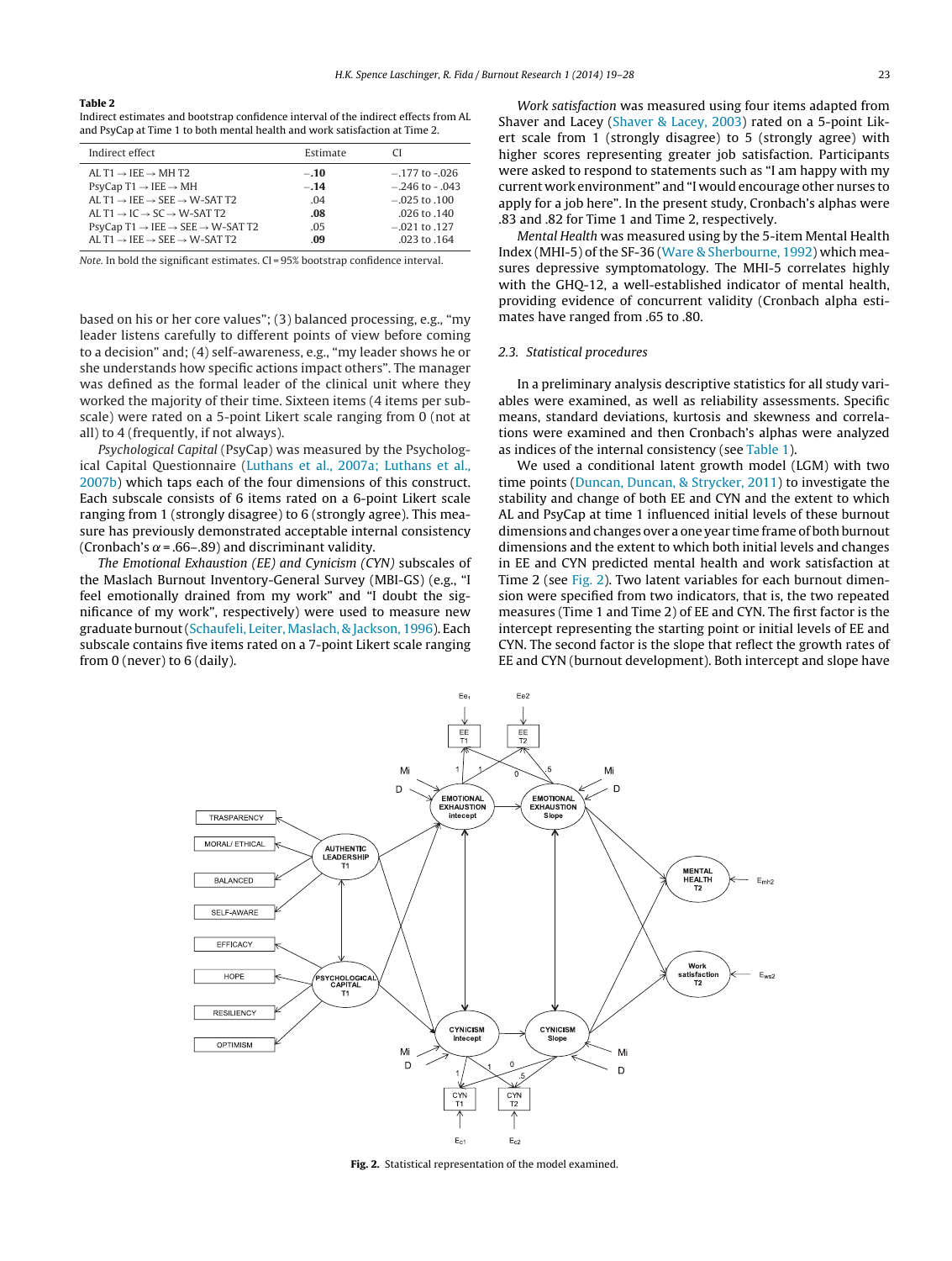two parameters: mean (Mi) and variance (D). Since in the LGM with only two time points there are not enough degrees of freedom, we fixed the error variance of the repeated measures of EE and CYN at one minus the sample reliability estimate of the variable, multiplied by its sample variance as suggested by Duncan et al. [\(Duncan](#page-8-0) et [al.,](#page-8-0) [2011\).](#page-8-0)

In line with previous studies, AL and PsyCap were defined as two second order latent factors: one defined by using the four AL dimensions ([Walumbwa](#page-9-0) et [al.,](#page-9-0) [2008\)](#page-9-0) and the other one defined by using the four PSYCAP dimensions [\(Luthans](#page-8-0) et [al.,](#page-8-0) [2007a;](#page-8-0) [Luthans](#page-8-0) et [al.,](#page-8-0) [2007b\).](#page-8-0) Finally mental health and work satisfaction were posited as single-indicator latent variables. We used this method to account for measurement error and obtain more precise estimates of structural parameters. Following Bollen ([Bollen,](#page-8-0) [1989\),](#page-8-0) error variance for each indicator was fixed at one minus the sample reliability estimate of the variable, multiplied by its sample variance.

Finally in order to examine the indirect effects of both Psy-Cap and AL on both mental health and work satisfaction through both EE and CYN growth curves we used the bootstrap procedures described by MacKinnon and colleagues [\(MacKinnon,](#page-8-0) [Lockwood,](#page-8-0) [Hoffman,](#page-8-0) [West,](#page-8-0) [&](#page-8-0) [Sheets,](#page-8-0) [2002\)](#page-8-0) implemented in Mplus. This approach calculates the critical values for the upper and lower confidence limits for indirect effects using the bias-corrected bootstrap method with 1000 bootstrap runs. This method offers the best power, confidence intervals placement, and overall Type I error, also with complex models in which more than one mediators are implied ([Taylor,](#page-9-0) [MacKinnon,](#page-9-0) [&](#page-9-0) [Tein,](#page-9-0) [2008;](#page-9-0) [Williams](#page-9-0) [&](#page-9-0) [MacKinnon,](#page-9-0) [2008\).](#page-9-0) As suggested by for example [Bollen](#page-8-0) [and](#page-8-0) [Curran](#page-8-0) [\(2006\),](#page-8-0) before expanding the LGM by including the two predictors of growth factors and the outcomes, we first tested the LGM of both burnout dimensions in order to examine how these two dimensions change in the one year time frame. We then we included the AL and PsyCap as predictors to examine whether and how these dimensions influenced the burnout growth factors that in turn influenced both mental health and work satisfaction.

Since there was non-normality of mental health variable, we used the Mplus robust ML method for parameters estimation, to correct standard errors and the chi-square test statistic for nonnormality. Chi-square ( $\chi^2$ ) and incremental fit indices such as the Comparative Fit Index (CFI) [\(Bentler](#page-8-0) [&](#page-8-0) [Bonett,](#page-8-0) [1980\),](#page-8-0) the root mean square error of approximation (RMSEA; ([Steiger,](#page-9-0) [1990\)\)](#page-9-0) and standardized root mean square residual (SRMR; ([Jöreskog](#page-8-0) [&](#page-8-0) [Sörbom,](#page-8-0) [1984\)\)](#page-8-0) were considered as fit indices in accordance with a multifaceted approach of the model fit [\(Tanaka,](#page-9-0) [1993\).](#page-9-0) These analyses were performed using the Statistical Package for the Social Sciences (SPSS) (version 16.0) and MPlus (version 7.1, Muthén & Muthén, 1998–2010)

# **3. Results**

## 3.1. Descriptive statistics

Descriptive statistics of the study variables and their intercorrelations are shown in [Table](#page-3-0) 1. PsyCap and burnout were correlated with all study variables, as was AL with the exception of mental health at T2.

#### 3.2. Structural equation model

As a first step we examined the LGM of burnout dimensions without including any predictors or outcomes. Results of this model suggested that both EE and CYN increased over the one-year time frame (Mean slopes 2.312 and 1.165,  $p$  = .000 for EE and CYN, respectively). Moreover this model suggested that the intercept and slope of both EE and CYN are negatively associated, that is the lower the starting point the greater the change over time (betas -. 20 and -.44 for EE and CYN, respectively). In the second step we added both AL and PsyCap at Time 1 as predictors of initial levels of burnout (Time 1 EE and CYN) and both mental health and work satisfaction at Time 2 as outcomes. Results of this model ( $\chi^2$ (68) = 133.30,  $p < .01$ ; CFI = 94; RMSEA = .070 (CI = .052-.087),  $p = .04$ ; SRMR = .061) are shown in [Fig.](#page-6-0) 3. Results of this model suggested that both AL and PsyCap negatively influenced both burnout dimensions intercepts. In other words the more new graduated nurses perceive their leader to be authentic the less they experience feelings of EE and CYN. Similarly, the more new graduate nurses are confident in themselves, the less they experienced feelings of burnout.

Moreover both EE and CYN slopes affected work satisfaction but not mental health. That is, the more new graduate nurses experienced increasing levels of burnout over time the less they were satisfied of their job. On the other hand, mental health symptoms were predicted only by initial levels of EE (intercept) and psychological capital. Specifically the more new graduate nurses are confident in themselves and the lower their level of EE at time 1, the less they are to experience mental health issues at time 2. In addition, both AL and PsyCap indirectly influenced both mental health problems and work satisfaction through the two burnout dimensions growth factors (see results of the indirect effects shown in [Table](#page-4-0) 2). That is, AL and PsyCap decreased the likelihood of mental health problems through their influence on initial levels of EE (intercept), but they increased the likelihood to be satisfied with their jobs through their influence on initial level of cynicism and change.

## **4. Discussion**

The results of this study supported a model that suggests that both personal and organizational resources may play a role in protecting new graduate nurses from burnout development and its negative health and work related outcomes. Both AL and PsyCap were associated with lower initial levels of burnout and subsequent change over the 1-year timeframe, which in turn, were associated with health and job-related outcomes. These findings suggest that both work-directed interventions, such as building authentic leadership skills and person-oriented interventions, such as building Psycap skills, may be helpful in preventing early career burnout and subsequent personal and job-related outcomes. Both Westermann et al. ([Westermann,](#page-9-0) [Kozak,](#page-9-0) [Harling,](#page-9-0) [&](#page-9-0) [Nienhaus,](#page-9-0) [2014\)](#page-9-0) and Awa et al. ([Awa,](#page-7-0) [Plaumann,](#page-7-0) [&](#page-7-0) [Walter,](#page-7-0) [2010\)](#page-7-0) found that workdirected burnout interventions tended to have longer term effects (up to 1 year) than person-oriented burnout interventions (up to 1 month) in long term care nursing settings. This makes sense because organizational factors may be more amenable to change than intrapersonal characteristics, although both reviews found evidence that a combination of personal and organizational intervention strategies were effective as well. Two recent intervention studies found that providing training in coping skills resulted in lower burnout [\(Salyers](#page-8-0) et [al.,](#page-8-0) [2011\).](#page-8-0) Strengthening coping skills is consistent with developing the self-efficacy component of psychological capital. Morse et al.([Morse,](#page-8-0) [Salyers,](#page-8-0) [Rollins,](#page-8-0) [Monroe-DeVita,](#page-8-0) [&](#page-8-0) [Pfahler,](#page-8-0) [2012;](#page-8-0) [Morse](#page-8-0) et [al.,](#page-8-0) [2012\)](#page-8-0) noted that reports of well controlled organizational burnout interventions are scarce, probably in part due to logistic difficulties in implementing these complex interventions within complex organizational structures. Nevertheless, these authors recommend further efforts to design effective interventions and to ensure that more distal outcomes beyond changes in burnout levels, such as employee stress and health and job related outcomes such as job satisfaction and turnover, be included to provide a more comprehensive evaluation of the intervention effects.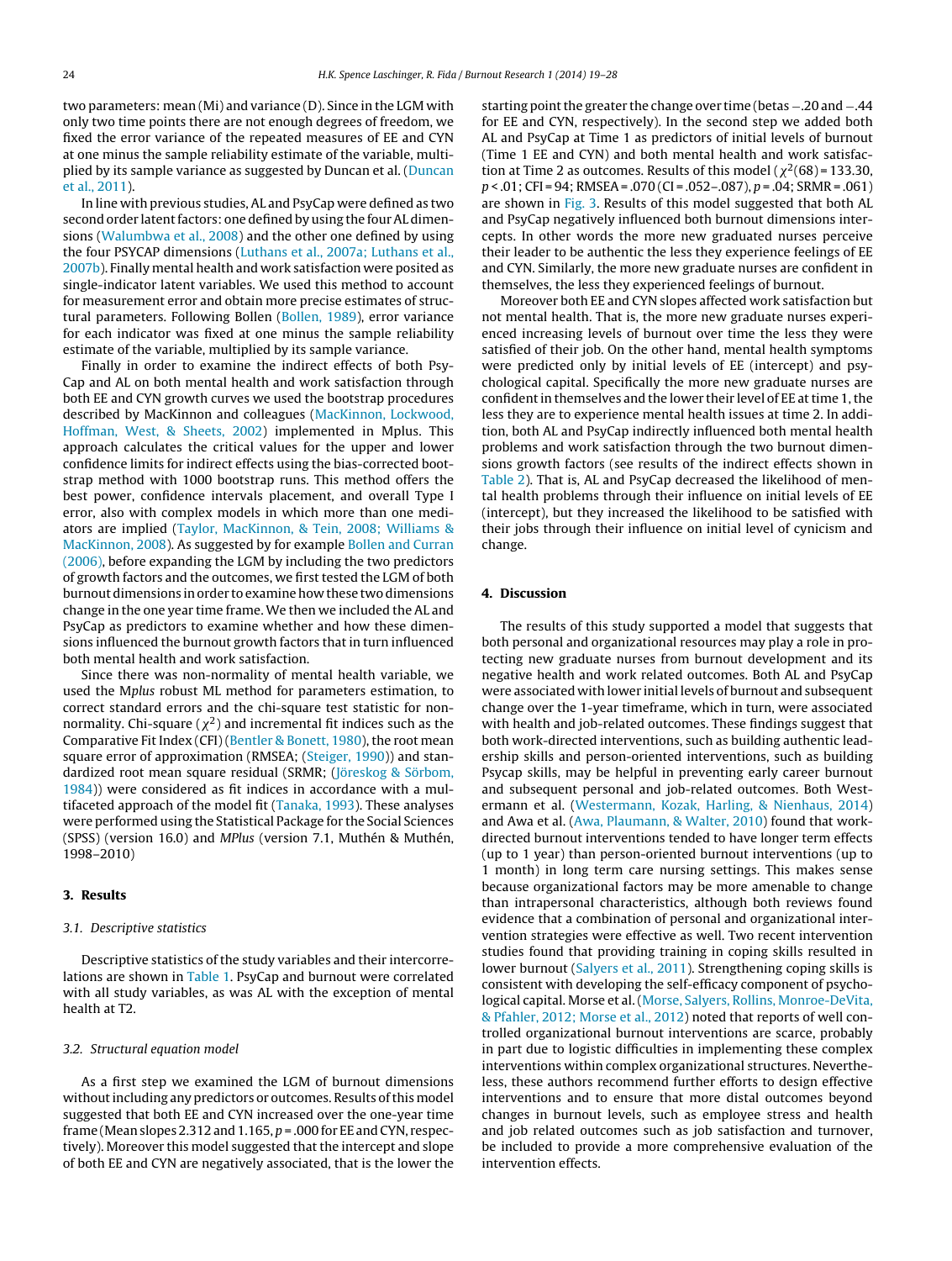<span id="page-6-0"></span>

**Fig. 3.** Final Model.

This study is one of the first to empirically link authentic leadership to new graduate nurses' experiences of burnout in the workplace over time. This is an optimistic finding because according to Eigel and Kuhnert ([Eigel](#page-8-0) [&](#page-8-0) [Kuhnert,](#page-8-0) [2005\)](#page-8-0) it is possible to develop authentic leadership behaviors which can be used to prevent burnout through creating supportive work environments that are sensitive to the needs of employees. Eigel and Kuhnert [\(Eigel](#page-8-0) [&](#page-8-0) [Kuhnert,](#page-8-0) [2005\)](#page-8-0) developed a Leadership Development Levels (LDL) framework, which describes how moral and mental capacities ofleaders evolve to acquire an authentic leadership style. To be an authentic leader, individuals must have a stable sense of self-knowledge and actively identify with their leadership roles. However, their workplace culture must be supportive of their need to regulate their behavior in order to enact the type leadership that is aligned with their personal values.

Avolio and Wernsing [\(Avolio](#page-7-0) [&](#page-7-0) [Wernsing,](#page-7-0) [2008\)](#page-7-0) describe a variety of approaches for developing AL behaviors, the core of which center around having individuals systematically reflect upon their experiences that are characteristic of AL in their day to day work. According to Avolio and Wernsing ([Avolio](#page-7-0) [&](#page-7-0) [Wernsing,](#page-7-0) [2008\),](#page-7-0) individuals can develop AL behaviors by reflecting on these 'trigger moments' (p. 155) which may stimulate them to learn from these events and ultimately enhance their leadership potential. In more formalized approaches to leadership development, the focus is on beginning with existing strengths in AL behaviors and use these to leverage less developed AL behaviors through structured 'micro-interventions'. These micro-interventions might include learning materials such as case studies or stories that trigger leadership actions that result in further development of the AL behavior. An important part of these micro-interventions include 'booster events' that are designed to reinforce behaviors elicited by trigger events. Both micro-interventions and boosters may occur in face-to-face learning sessions or through online technologies (e.g., web-based programs or smartphone reminder messages). Thus, the emphasis of AL leadership development is at the individual level on an ongoing basis as situations arise within the job context rather than formalized offsite leadership development workshops commonly used in healthcare [\(Cummings](#page-8-0) et [al.,](#page-8-0) [2008\).](#page-8-0) According to Avolio and Wernsing ([Avolio](#page-7-0) [&](#page-7-0) [Wernsing,](#page-7-0) [2008\),](#page-7-0) AL development is best accomplished by embedding the process within the employee's organizational context rather than outsourcing the process to external experts. By doing so, leaders have better opportunities to reflect on their real life learning and thereby build AL knowledge, skills and behaviors in their day to day practice. Our results revealed that AL behaviors are associated with lower burnout and suggest that greater use of these behaviors by management may create work environments that protect new nurses from burnout. Thus, AL training programs seem warranted.

As in other nursing studies, new graduate nurses did not rate their immediate supervisors' authentic leadership behaviors highly, suggesting that access to an AL training program may be helpful for nurse managers. Relative to other occupations, nurses' assessment of their supervisors' authentic leadership was low. It is possible that these ratings are low because new graduates may not have a lot of contact with their managers. Nurse managers' have a large span of control which may limit their ability to authentically interact with their staff. Nevertheless, access to programs to develop nurse managers' AL behaviors appears to be important given the findings of our study. Considering, the strength of the relationship between AL and key job retention factors in this study, further research is needed to explore other mechanisms through which AL influences nurses' workplace well-being.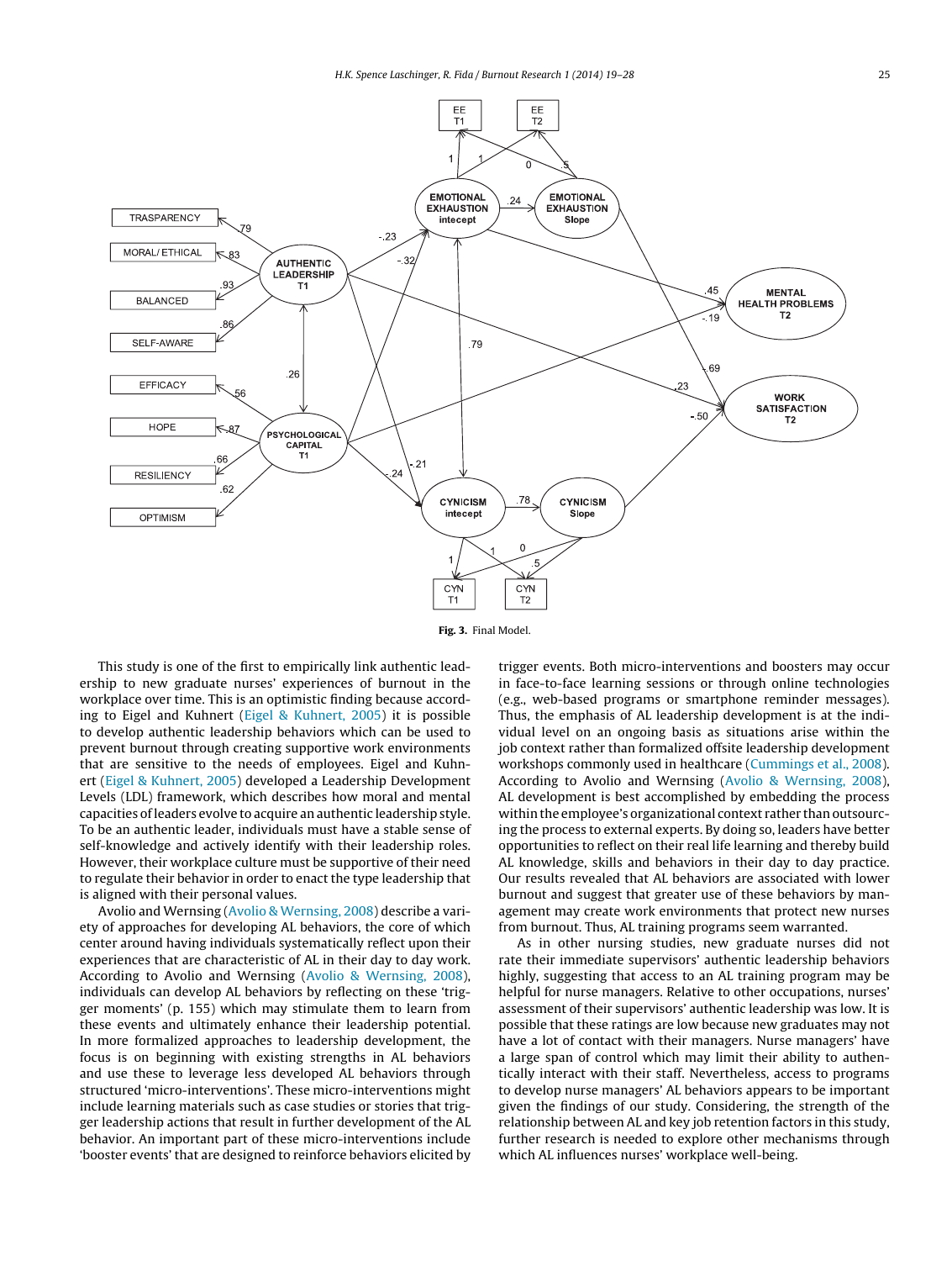<span id="page-7-0"></span>Psychological capital was also found to be significantly associated with lower levels of burnout among new graduate nurses. The results of this study support the idea that possessing certain protective personal resources may help to mitigate the damaging effects of workplace burnout. This is also encouraging since according to Luthans et al. ([Luthans](#page-8-0) et [al.,](#page-8-0) [2007a\),](#page-8-0) PsyCap is a positive psychological state that can be developed to protect individuals against challenges in their lives. Individuals with high psychological capital tend to focus on the positive aspects of their surroundings and view problems as solvable [\(Luthans](#page-8-0) et [al.,](#page-8-0) [2007a;](#page-8-0) [Luthans](#page-8-0) et [al.,](#page-8-0) [2007b\).](#page-8-0) These personal strengths may enable new graduate nurses to respond proactively when confronted with stressful workplace events. Our results suggest that systematic efforts to build psychological capital in nursing work settings would be valuable and that leaders should ensure that opportunities to develop this personal strength through proper training programs are in place [\(Luthans,](#page-8-0) [Norman,Avolio,](#page-8-0) [&](#page-8-0) [Avey,](#page-8-0) [2008\).](#page-8-0) Luthans et al.([Luthans,Avey,Avolio,](#page-8-0) [Norman,](#page-8-0) [&](#page-8-0) [Combs,](#page-8-0) [2006\)](#page-8-0) suggest implementing human resource development strategies that increase psychological assets while decreasing risk factors. Avey et al. (Avey et al., 2009) describe a Psy-Cap training program that facilitates the development of employee resiliency by teaching participants not only to identify potential workplace setbacks (e.g., missing a project deadline), but by having participants consider the realistic impact of the setback(s) as well as options for taking action. Through education and practice, participants are equipped with a learned cognitive process that allows them to develop both resiliency and optimism about future potential setbacks. Though limited, research has shown that participants tend to benefit from this approach.

Other researchers have supported the idea that positive personal resource factors can be promoted and developed ([Fredrickson,](#page-8-0) [2001;](#page-8-0) [Saks,](#page-8-0) [1994\).](#page-8-0) Fredrickson [\(Fredrickson,](#page-8-0) [2001\)](#page-8-0) highlights the importance of building positive emotions, by reminding employees to think positively and encouraging employees to find meaning in negative events. Saks [\(Saks,](#page-8-0) [1994\)](#page-8-0) asserts that new employees should be provided with guided mastery experiences, performance feedback, and effective co-workers as models to strengthen existing psychological resources.

Our results support previous research linking burnout development to poor mental health and job dissatisfaction. Given the strong relationships established in the literature between nurse turnover, poor mental health and job related dissatisfaction, addressing workplace conditions that prevent burnout occurring in the first place is critical to the future of the nursing workforce. Our results suggest in order to maintain an already depleted healthcare workforce, it is especially important to ensure that new graduate nurses are supported in their transition to the workforce through the implementation of positive leadership practices and efforts to strengthen their interpersonal resources to deal with challenges in this transition.

### **5. Methodological Issues**

Our study examined the influence ofAL and PsyCap on employee burnout development, and ultimately, health and occupational satisfaction over a one year timeframe. The LGM allowed us to examine the change in burnout dimensions and how both AL and PsyCap may prevent the likelihood of an increase of burnout. Moreover this model allowed us to examine the role of both initial levels of burnout and change over time in decreasing the likelihood of good mental health and job satisfaction. However, as is often the case in longitudinal designs, many new nurses did not respond to the second survey.Although this dropout group did not differ substantially from the participating group in terms of demographic characteristics and on most substantive variables, this is a study limitation. It is possible that higher levels of exhaustion and turnover may have contributed to their lack of response to the follow-up survey. Also, although separated by time we relied on self-report survey measures raising concerns about common method bias. Objective measures, such as supervisor ratings of some of the study variables would be advisable in future studies.

### **6. Conclusion and implications**

The results of this study support theory and research suggesting that the quality of working conditions created by leaders may play an important role in the extent to which employees experience burnout and subsequent negative health and organizational outcomes. This study adds to the relatively few studies linking authentic leadership practices to workplace burnout over time. The results also add to our knowledge of how intrapersonal psychological resources, such as psychological capital, may influence new graduate burnout and its effect on their health and work satisfaction. Our findings support the notion that building authentic leadership skills among managers and strengthening nurses' positive intrapersonal resources (Psycap) may be promising core strategies for retaining newcomers to the nursing profession and for sustaining the future of the nursing workforce.

#### **Conflict of interest statement**

The authors declare that there are no conflicts of interest.

#### **Acknowledgement**

This work was supported by the Ministry of Health and Long-Term Care [HLTC2972FL-2011-81].

#### **References**

- Abdi, M. F., Kaviani Hossein, K. M., & Momeni Araghi, A. A. F. (2007). [The](http://refhub.elsevier.com/S2213-0586(14)00005-9/sbref0310) [relationship](http://refhub.elsevier.com/S2213-0586(14)00005-9/sbref0310) [between](http://refhub.elsevier.com/S2213-0586(14)00005-9/sbref0310) [burnout](http://refhub.elsevier.com/S2213-0586(14)00005-9/sbref0310) [and](http://refhub.elsevier.com/S2213-0586(14)00005-9/sbref0310) [mental](http://refhub.elsevier.com/S2213-0586(14)00005-9/sbref0310) [health](http://refhub.elsevier.com/S2213-0586(14)00005-9/sbref0310) [among](http://refhub.elsevier.com/S2213-0586(14)00005-9/sbref0310) [nurses.](http://refhub.elsevier.com/S2213-0586(14)00005-9/sbref0310) [Tehran](http://refhub.elsevier.com/S2213-0586(14)00005-9/sbref0310) [Univ](http://refhub.elsevier.com/S2213-0586(14)00005-9/sbref0310) [Med](http://refhub.elsevier.com/S2213-0586(14)00005-9/sbref0310) [J](http://refhub.elsevier.com/S2213-0586(14)00005-9/sbref0310)[,](http://refhub.elsevier.com/S2213-0586(14)00005-9/sbref0310) [65](http://refhub.elsevier.com/S2213-0586(14)00005-9/sbref0310)[\(6\),](http://refhub.elsevier.com/S2213-0586(14)00005-9/sbref0310) [65–75.](http://refhub.elsevier.com/S2213-0586(14)00005-9/sbref0310)
- Aiken, L. H., & Salmon, M. E. (1994). [Health](http://refhub.elsevier.com/S2213-0586(14)00005-9/sbref0085) [care](http://refhub.elsevier.com/S2213-0586(14)00005-9/sbref0085) [workforce](http://refhub.elsevier.com/S2213-0586(14)00005-9/sbref0085) [priorities:](http://refhub.elsevier.com/S2213-0586(14)00005-9/sbref0085) [what](http://refhub.elsevier.com/S2213-0586(14)00005-9/sbref0085) [nursing](http://refhub.elsevier.com/S2213-0586(14)00005-9/sbref0085) [should](http://refhub.elsevier.com/S2213-0586(14)00005-9/sbref0085) [do](http://refhub.elsevier.com/S2213-0586(14)00005-9/sbref0085) [now.](http://refhub.elsevier.com/S2213-0586(14)00005-9/sbref0085) [Inquiry](http://refhub.elsevier.com/S2213-0586(14)00005-9/sbref0085)[,](http://refhub.elsevier.com/S2213-0586(14)00005-9/sbref0085) [318–329.](http://refhub.elsevier.com/S2213-0586(14)00005-9/sbref0085)
- Aiken, L. H., Clarke, S. P., Sloane, D. M., Sochalski, J., & Silber, J. H. (2002). [Hospital](http://refhub.elsevier.com/S2213-0586(14)00005-9/sbref0095) [nurse](http://refhub.elsevier.com/S2213-0586(14)00005-9/sbref0095) [staffing](http://refhub.elsevier.com/S2213-0586(14)00005-9/sbref0095) [and](http://refhub.elsevier.com/S2213-0586(14)00005-9/sbref0095) [patient](http://refhub.elsevier.com/S2213-0586(14)00005-9/sbref0095) [mortality,](http://refhub.elsevier.com/S2213-0586(14)00005-9/sbref0095) nurse [burnout,](http://refhub.elsevier.com/S2213-0586(14)00005-9/sbref0095) and [job](http://refhub.elsevier.com/S2213-0586(14)00005-9/sbref0095) [dissatisfaction.](http://refhub.elsevier.com/S2213-0586(14)00005-9/sbref0095) [J](http://refhub.elsevier.com/S2213-0586(14)00005-9/sbref0095) [Am](http://refhub.elsevier.com/S2213-0586(14)00005-9/sbref0095) [Med](http://refhub.elsevier.com/S2213-0586(14)00005-9/sbref0095) [Assoc](http://refhub.elsevier.com/S2213-0586(14)00005-9/sbref0095)[,](http://refhub.elsevier.com/S2213-0586(14)00005-9/sbref0095) [288](http://refhub.elsevier.com/S2213-0586(14)00005-9/sbref0095)[\(16\),](http://refhub.elsevier.com/S2213-0586(14)00005-9/sbref0095) [1987–1993.](http://refhub.elsevier.com/S2213-0586(14)00005-9/sbref0095)
- Avey, J. B., Luthans, F., & Jensen, S. M. (2009). [Psychological](http://refhub.elsevier.com/S2213-0586(14)00005-9/sbref0295) [capital:](http://refhub.elsevier.com/S2213-0586(14)00005-9/sbref0295) [a](http://refhub.elsevier.com/S2213-0586(14)00005-9/sbref0295) [positive](http://refhub.elsevier.com/S2213-0586(14)00005-9/sbref0295) [resource](http://refhub.elsevier.com/S2213-0586(14)00005-9/sbref0295) [for](http://refhub.elsevier.com/S2213-0586(14)00005-9/sbref0295) [combating](http://refhub.elsevier.com/S2213-0586(14)00005-9/sbref0295) [employee](http://refhub.elsevier.com/S2213-0586(14)00005-9/sbref0295) [stress](http://refhub.elsevier.com/S2213-0586(14)00005-9/sbref0295) [and](http://refhub.elsevier.com/S2213-0586(14)00005-9/sbref0295) [turnover.](http://refhub.elsevier.com/S2213-0586(14)00005-9/sbref0295) [Hum](http://refhub.elsevier.com/S2213-0586(14)00005-9/sbref0295) [Resour](http://refhub.elsevier.com/S2213-0586(14)00005-9/sbref0295) [Manage](http://refhub.elsevier.com/S2213-0586(14)00005-9/sbref0295)[,](http://refhub.elsevier.com/S2213-0586(14)00005-9/sbref0295) [48](http://refhub.elsevier.com/S2213-0586(14)00005-9/sbref0295)[\(5\),](http://refhub.elsevier.com/S2213-0586(14)00005-9/sbref0295) [677–693.](http://refhub.elsevier.com/S2213-0586(14)00005-9/sbref0295)
- Avolio, B. J., & Gardner, W. L. (2005). Authentic leadership development: getting to the root of positive forms of leadership. Leadership Quart, 16, 315–338. [http://dx.doi.org/10.1016/j.leaqua.2005.03.001](dx.doi.org/10.1016/j.leaqua.2005.03.001)
- Avolio, B. J., & Wernsing, T. S. (2008). [Practicing](http://refhub.elsevier.com/S2213-0586(14)00005-9/sbref0455) [authentic](http://refhub.elsevier.com/S2213-0586(14)00005-9/sbref0455) [leadership.](http://refhub.elsevier.com/S2213-0586(14)00005-9/sbref0455) [In](http://refhub.elsevier.com/S2213-0586(14)00005-9/sbref0455) [S.](http://refhub.elsevier.com/S2213-0586(14)00005-9/sbref0455) [J.](http://refhub.elsevier.com/S2213-0586(14)00005-9/sbref0455) [Lopez](http://refhub.elsevier.com/S2213-0586(14)00005-9/sbref0455) [\(Ed.\),](http://refhub.elsevier.com/S2213-0586(14)00005-9/sbref0455) [Positive](http://refhub.elsevier.com/S2213-0586(14)00005-9/sbref0455) [psychology:](http://refhub.elsevier.com/S2213-0586(14)00005-9/sbref0455) [exploring](http://refhub.elsevier.com/S2213-0586(14)00005-9/sbref0455) [the](http://refhub.elsevier.com/S2213-0586(14)00005-9/sbref0455) [best](http://refhub.elsevier.com/S2213-0586(14)00005-9/sbref0455) [in](http://refhub.elsevier.com/S2213-0586(14)00005-9/sbref0455) [people](http://refhub.elsevier.com/S2213-0586(14)00005-9/sbref0455) [\(vol.](http://refhub.elsevier.com/S2213-0586(14)00005-9/sbref0455) [4\)](http://refhub.elsevier.com/S2213-0586(14)00005-9/sbref0455) [\(pp.](http://refhub.elsevier.com/S2213-0586(14)00005-9/sbref0455) [147](http://refhub.elsevier.com/S2213-0586(14)00005-9/sbref0455)–[165\).](http://refhub.elsevier.com/S2213-0586(14)00005-9/sbref0455) [Westport](http://refhub.elsevier.com/S2213-0586(14)00005-9/sbref0455) [CT:](http://refhub.elsevier.com/S2213-0586(14)00005-9/sbref0455) [Greenwood](http://refhub.elsevier.com/S2213-0586(14)00005-9/sbref0455) [Publishing](http://refhub.elsevier.com/S2213-0586(14)00005-9/sbref0455) [Group.](http://refhub.elsevier.com/S2213-0586(14)00005-9/sbref0455)
- Avolio, B. J., Gardner, W. L., Walumbwa, F. O., Luthans, F., & May, D. (2004). Unlocking the mask: a look at the process by which authentic leaders impact follower attitudes and behaviours. Leadership Quart, 15, 801–823. [http://dx.doi.org/10.1016/j.leaqua.2004.09.003](dx.doi.org/10.1016/j.leaqua.2004.09.003)
- Avolio, B. J., Gardner, W. L., & Walumbwa, F. O. (2007). Authentic Leadership Questionnaire (ALQ). Mind Garden Inc., retrieved from [http://www.mindgarden.com](http://www.mindgarden.com/)
- Avolio, B. J., Walumbwa, F. O., & Weber, T. J. (2009). Leadership: current theories, research, and future directions. Ann Rev Psychol, 60, 421–449. [http://dx.doi.org/10.1146/annurev.psych.60.110707.163621](dx.doi.org/10.1146/annurev.psych.60.110707.163621)
- Awa, W., Plaumann, M., & Walter, U. (2010). [Burnout](http://refhub.elsevier.com/S2213-0586(14)00005-9/sbref0435) [prevention:](http://refhub.elsevier.com/S2213-0586(14)00005-9/sbref0435) [a](http://refhub.elsevier.com/S2213-0586(14)00005-9/sbref0435) [review](http://refhub.elsevier.com/S2213-0586(14)00005-9/sbref0435) [of](http://refhub.elsevier.com/S2213-0586(14)00005-9/sbref0435) [inter](http://refhub.elsevier.com/S2213-0586(14)00005-9/sbref0435)[vention](http://refhub.elsevier.com/S2213-0586(14)00005-9/sbref0435) [programs.](http://refhub.elsevier.com/S2213-0586(14)00005-9/sbref0435) [Patient](http://refhub.elsevier.com/S2213-0586(14)00005-9/sbref0435) [Educ](http://refhub.elsevier.com/S2213-0586(14)00005-9/sbref0435) [Counsel](http://refhub.elsevier.com/S2213-0586(14)00005-9/sbref0435)[,](http://refhub.elsevier.com/S2213-0586(14)00005-9/sbref0435) [78](http://refhub.elsevier.com/S2213-0586(14)00005-9/sbref0435), [184–190.](http://refhub.elsevier.com/S2213-0586(14)00005-9/sbref0435)
- Balogun, J. A., Titiloye, V., Balogun, A., Oyeyemi, A., & Katz, J. (2002). Prevalence and determinants of burnout among physical and occupational therapists. J Allied Health, 31(3), 131-139, retrieved from <http://search.proquest.com/docview/72088215?accountid=13698>
- Bandura, A. (1997). [Self-efficacy:](http://refhub.elsevier.com/S2213-0586(14)00005-9/sbref0280) [the](http://refhub.elsevier.com/S2213-0586(14)00005-9/sbref0280) [exercise](http://refhub.elsevier.com/S2213-0586(14)00005-9/sbref0280) [of](http://refhub.elsevier.com/S2213-0586(14)00005-9/sbref0280) [control](http://refhub.elsevier.com/S2213-0586(14)00005-9/sbref0280)[.](http://refhub.elsevier.com/S2213-0586(14)00005-9/sbref0280) [New](http://refhub.elsevier.com/S2213-0586(14)00005-9/sbref0280) [York:](http://refhub.elsevier.com/S2213-0586(14)00005-9/sbref0280) [Freeman.](http://refhub.elsevier.com/S2213-0586(14)00005-9/sbref0280)
- Becker, J. L., Milad, M. P., & Klock, S. C. (2006). [Burnout,](http://refhub.elsevier.com/S2213-0586(14)00005-9/sbref0135) [depression,](http://refhub.elsevier.com/S2213-0586(14)00005-9/sbref0135) [and](http://refhub.elsevier.com/S2213-0586(14)00005-9/sbref0135) [career](http://refhub.elsevier.com/S2213-0586(14)00005-9/sbref0135) [satis](http://refhub.elsevier.com/S2213-0586(14)00005-9/sbref0135)[faction:](http://refhub.elsevier.com/S2213-0586(14)00005-9/sbref0135) [cross-sectional](http://refhub.elsevier.com/S2213-0586(14)00005-9/sbref0135) [study](http://refhub.elsevier.com/S2213-0586(14)00005-9/sbref0135) [of](http://refhub.elsevier.com/S2213-0586(14)00005-9/sbref0135) [obstetrics](http://refhub.elsevier.com/S2213-0586(14)00005-9/sbref0135) [and](http://refhub.elsevier.com/S2213-0586(14)00005-9/sbref0135) [gynecology](http://refhub.elsevier.com/S2213-0586(14)00005-9/sbref0135) [residents.](http://refhub.elsevier.com/S2213-0586(14)00005-9/sbref0135) [Am](http://refhub.elsevier.com/S2213-0586(14)00005-9/sbref0135) [J](http://refhub.elsevier.com/S2213-0586(14)00005-9/sbref0135) [Obstet](http://refhub.elsevier.com/S2213-0586(14)00005-9/sbref0135) [Gynecol](http://refhub.elsevier.com/S2213-0586(14)00005-9/sbref0135)[,](http://refhub.elsevier.com/S2213-0586(14)00005-9/sbref0135) [195](http://refhub.elsevier.com/S2213-0586(14)00005-9/sbref0135)[\(5\),](http://refhub.elsevier.com/S2213-0586(14)00005-9/sbref0135) [1444–1449.](http://refhub.elsevier.com/S2213-0586(14)00005-9/sbref0135)
- Beecroft, P. C., Kunzman, L., & Krozek, C. (2001). RN internship: outcomes of a one-year pilot program. J Nurs Admin, 31(12), 575–582, retrieved from <http://search.proquest.com/docview/72381954?accountid=13698>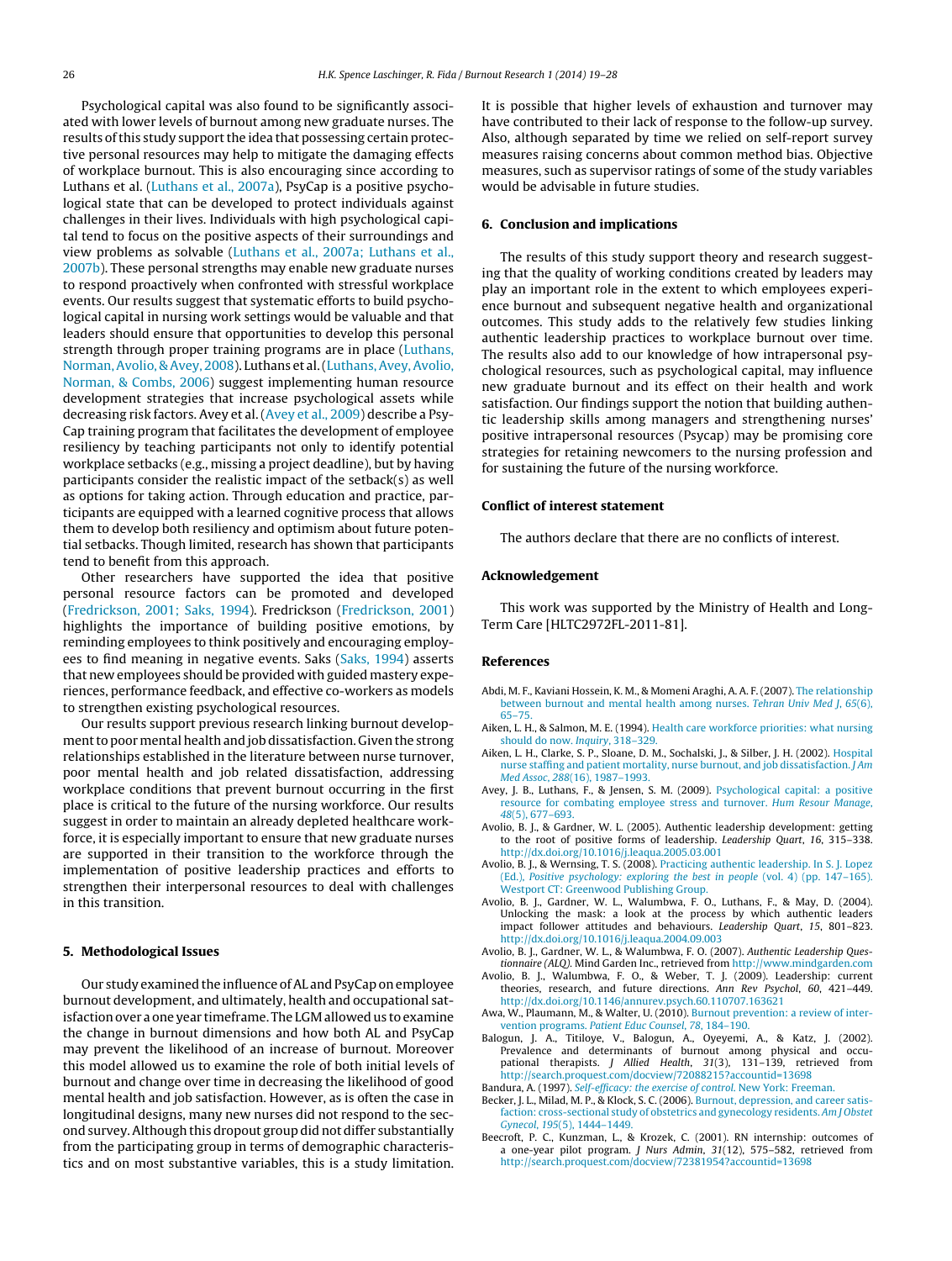- <span id="page-8-0"></span>Beecroft, P. C., Dorey, F., & Wenten, M. (2008). Turnover intention in new graduate nurses. A multivariate analysis. J Advanc Nurs, 62(1), 41–52. <http://search.proquest.com/docview/70411100?accountid=1369>
- Bentler, P. M., & Bonett, D. G. (1980). [Significance](http://refhub.elsevier.com/S2213-0586(14)00005-9/sbref0410) [tests](http://refhub.elsevier.com/S2213-0586(14)00005-9/sbref0410) [and](http://refhub.elsevier.com/S2213-0586(14)00005-9/sbref0410) [goodness-of-fit](http://refhub.elsevier.com/S2213-0586(14)00005-9/sbref0410) [in](http://refhub.elsevier.com/S2213-0586(14)00005-9/sbref0410) [the](http://refhub.elsevier.com/S2213-0586(14)00005-9/sbref0410) [analysis](http://refhub.elsevier.com/S2213-0586(14)00005-9/sbref0410) [of](http://refhub.elsevier.com/S2213-0586(14)00005-9/sbref0410) [covariance](http://refhub.elsevier.com/S2213-0586(14)00005-9/sbref0410) [structures.](http://refhub.elsevier.com/S2213-0586(14)00005-9/sbref0410) [Psychol](http://refhub.elsevier.com/S2213-0586(14)00005-9/sbref0410) [Bull](http://refhub.elsevier.com/S2213-0586(14)00005-9/sbref0410)[,](http://refhub.elsevier.com/S2213-0586(14)00005-9/sbref0410) [88](http://refhub.elsevier.com/S2213-0586(14)00005-9/sbref0410), [588](http://refhub.elsevier.com/S2213-0586(14)00005-9/sbref0410)–[606.](http://refhub.elsevier.com/S2213-0586(14)00005-9/sbref0410)
- Bollen, K. A. (1989). [Structural](http://refhub.elsevier.com/S2213-0586(14)00005-9/sbref0400) [equations](http://refhub.elsevier.com/S2213-0586(14)00005-9/sbref0400) [with](http://refhub.elsevier.com/S2213-0586(14)00005-9/sbref0400) [latent](http://refhub.elsevier.com/S2213-0586(14)00005-9/sbref0400) [variables](http://refhub.elsevier.com/S2213-0586(14)00005-9/sbref0400)[.](http://refhub.elsevier.com/S2213-0586(14)00005-9/sbref0400) [New](http://refhub.elsevier.com/S2213-0586(14)00005-9/sbref0400) [York:](http://refhub.elsevier.com/S2213-0586(14)00005-9/sbref0400) [Wiley.](http://refhub.elsevier.com/S2213-0586(14)00005-9/sbref0400)
- Bollen, K. A., & Curran, P. J.(2006). [Latent](http://refhub.elsevier.com/S2213-0586(14)00005-9/sbref0090) [curve](http://refhub.elsevier.com/S2213-0586(14)00005-9/sbref0090) [models:](http://refhub.elsevier.com/S2213-0586(14)00005-9/sbref0090) [a](http://refhub.elsevier.com/S2213-0586(14)00005-9/sbref0090) [structural](http://refhub.elsevier.com/S2213-0586(14)00005-9/sbref0090) [equation](http://refhub.elsevier.com/S2213-0586(14)00005-9/sbref0090) [approach](http://refhub.elsevier.com/S2213-0586(14)00005-9/sbref0090)[.](http://refhub.elsevier.com/S2213-0586(14)00005-9/sbref0090) [Hoboken,](http://refhub.elsevier.com/S2213-0586(14)00005-9/sbref0090) NI: Wiley
- Bowles, C., & Candela, L. (2005). First job experiences of recent RN graduates: improving the work environment. J Nurs Admin, 35(3), 130–137, retrieved from <http://journals.lww.com/jonajournal/pages/default.aspx>
- Boychuk-Duchscher, J. E., & Cowin, L. S. (2004). [The](http://refhub.elsevier.com/S2213-0586(14)00005-9/sbref0320) [experience](http://refhub.elsevier.com/S2213-0586(14)00005-9/sbref0320) [of](http://refhub.elsevier.com/S2213-0586(14)00005-9/sbref0320) [marginalization](http://refhub.elsevier.com/S2213-0586(14)00005-9/sbref0320) [in](http://refhub.elsevier.com/S2213-0586(14)00005-9/sbref0320) [new](http://refhub.elsevier.com/S2213-0586(14)00005-9/sbref0320) [nursing](http://refhub.elsevier.com/S2213-0586(14)00005-9/sbref0320) [graduates.](http://refhub.elsevier.com/S2213-0586(14)00005-9/sbref0320) [Nurs](http://refhub.elsevier.com/S2213-0586(14)00005-9/sbref0320) [Outlook](http://refhub.elsevier.com/S2213-0586(14)00005-9/sbref0320)[,](http://refhub.elsevier.com/S2213-0586(14)00005-9/sbref0320) [52](http://refhub.elsevier.com/S2213-0586(14)00005-9/sbref0320)[\(6\),](http://refhub.elsevier.com/S2213-0586(14)00005-9/sbref0320) [289–296.](http://refhub.elsevier.com/S2213-0586(14)00005-9/sbref0320)
- Brewer, C. S., Kovner, C. T., Greene, W., Tukov-Shuser, M., & Djukic, M. (2011). Predictors of actual turnover in a national sample of newly licensed registered nurses employed in hospitals. J Adv Nurs, 68(3), 521–538. [http://dx.doi.org/10.1111/j.1365-2648.2011.05753.x](dx.doi.org/10.1111/j.1365-2648.2011.05753.x)
- Burke, R. J., & Greenglass, E. R. (1995). [A](http://refhub.elsevier.com/S2213-0586(14)00005-9/sbref0335) [longitudinal](http://refhub.elsevier.com/S2213-0586(14)00005-9/sbref0335) [study](http://refhub.elsevier.com/S2213-0586(14)00005-9/sbref0335) [of](http://refhub.elsevier.com/S2213-0586(14)00005-9/sbref0335) [psychological](http://refhub.elsevier.com/S2213-0586(14)00005-9/sbref0335) [burnout](http://refhub.elsevier.com/S2213-0586(14)00005-9/sbref0335) [in](http://refhub.elsevier.com/S2213-0586(14)00005-9/sbref0335) [teachers.](http://refhub.elsevier.com/S2213-0586(14)00005-9/sbref0335) [Hum](http://refhub.elsevier.com/S2213-0586(14)00005-9/sbref0335) [Relat](http://refhub.elsevier.com/S2213-0586(14)00005-9/sbref0335)[,](http://refhub.elsevier.com/S2213-0586(14)00005-9/sbref0335) [48](http://refhub.elsevier.com/S2213-0586(14)00005-9/sbref0335)[,](http://refhub.elsevier.com/S2213-0586(14)00005-9/sbref0335) [187–202.](http://refhub.elsevier.com/S2213-0586(14)00005-9/sbref0335)
- Canadian Institute of Health Information. (2005). Custom data & documents. Ottawa: ON., retrieved from [http://www.cihi.ca/cihi-ext-portal/internet/](http://www.cihi.ca/cihi-ext-portal/internet/en/home/home/cihi000001) [en/home/home/cihi000001](http://www.cihi.ca/cihi-ext-portal/internet/en/home/home/cihi000001)
- Canadian Institute of Health Information. (2009). Custom Data & Documents. Ottawa: ON., retrieved from [http://www.cihi.ca/cihi-ext-portal/internet/](http://www.cihi.ca/cihi-ext-portal/internet/en/home/home/cihi000001) [en/home/home/cihi000001](http://www.cihi.ca/cihi-ext-portal/internet/en/home/home/cihi000001)
- Cho, J., Laschinger, H. K. S., & Wong, C. (2006). [Workplace](http://refhub.elsevier.com/S2213-0586(14)00005-9/sbref0015) [empowerment,](http://refhub.elsevier.com/S2213-0586(14)00005-9/sbref0015) [work](http://refhub.elsevier.com/S2213-0586(14)00005-9/sbref0015) [engagement](http://refhub.elsevier.com/S2213-0586(14)00005-9/sbref0015) and organizational [commitment](http://refhub.elsevier.com/S2213-0586(14)00005-9/sbref0015) of new graduate nurses. [Nurs](http://refhub.elsevier.com/S2213-0586(14)00005-9/sbref0015) [Lead](http://refhub.elsevier.com/S2213-0586(14)00005-9/sbref0015)[ership](http://refhub.elsevier.com/S2213-0586(14)00005-9/sbref0015)[,](http://refhub.elsevier.com/S2213-0586(14)00005-9/sbref0015) [19](http://refhub.elsevier.com/S2213-0586(14)00005-9/sbref0015)[\(3\),](http://refhub.elsevier.com/S2213-0586(14)00005-9/sbref0015) [43](http://refhub.elsevier.com/S2213-0586(14)00005-9/sbref0015)–[60.](http://refhub.elsevier.com/S2213-0586(14)00005-9/sbref0015)
- Cummings, G., Lee, H., MacGregor, T.,Wong, C., Davy, M., Paul, L., et al.(2008). [Factors](http://refhub.elsevier.com/S2213-0586(14)00005-9/sbref0460) [contributing](http://refhub.elsevier.com/S2213-0586(14)00005-9/sbref0460) [to](http://refhub.elsevier.com/S2213-0586(14)00005-9/sbref0460) [nursing](http://refhub.elsevier.com/S2213-0586(14)00005-9/sbref0460) [leadership:](http://refhub.elsevier.com/S2213-0586(14)00005-9/sbref0460) [a](http://refhub.elsevier.com/S2213-0586(14)00005-9/sbref0460) [systematic](http://refhub.elsevier.com/S2213-0586(14)00005-9/sbref0460) [review.](http://refhub.elsevier.com/S2213-0586(14)00005-9/sbref0460) [J](http://refhub.elsevier.com/S2213-0586(14)00005-9/sbref0460) [Health](http://refhub.elsevier.com/S2213-0586(14)00005-9/sbref0460) [Serv](http://refhub.elsevier.com/S2213-0586(14)00005-9/sbref0460) [Res](http://refhub.elsevier.com/S2213-0586(14)00005-9/sbref0460) [Pol](http://refhub.elsevier.com/S2213-0586(14)00005-9/sbref0460)[,](http://refhub.elsevier.com/S2213-0586(14)00005-9/sbref0460) [13](http://refhub.elsevier.com/S2213-0586(14)00005-9/sbref0460)[\(4\),](http://refhub.elsevier.com/S2213-0586(14)00005-9/sbref0460) [240](http://refhub.elsevier.com/S2213-0586(14)00005-9/sbref0460)–[248.](http://refhub.elsevier.com/S2213-0586(14)00005-9/sbref0460)
- Dillman, D. A. (2007). [Mail](http://refhub.elsevier.com/S2213-0586(14)00005-9/sbref0365) [and](http://refhub.elsevier.com/S2213-0586(14)00005-9/sbref0365) [internet](http://refhub.elsevier.com/S2213-0586(14)00005-9/sbref0365) [surveys:](http://refhub.elsevier.com/S2213-0586(14)00005-9/sbref0365) [the](http://refhub.elsevier.com/S2213-0586(14)00005-9/sbref0365) [tailored](http://refhub.elsevier.com/S2213-0586(14)00005-9/sbref0365) [design](http://refhub.elsevier.com/S2213-0586(14)00005-9/sbref0365) [method](http://refhub.elsevier.com/S2213-0586(14)00005-9/sbref0365) [\(2nd](http://refhub.elsevier.com/S2213-0586(14)00005-9/sbref0365) [ed.\).](http://refhub.elsevier.com/S2213-0586(14)00005-9/sbref0365) [Hoboken,](http://refhub.elsevier.com/S2213-0586(14)00005-9/sbref0365) [NJ:](http://refhub.elsevier.com/S2213-0586(14)00005-9/sbref0365) [John](http://refhub.elsevier.com/S2213-0586(14)00005-9/sbref0365) [Wiley](http://refhub.elsevier.com/S2213-0586(14)00005-9/sbref0365) [&](http://refhub.elsevier.com/S2213-0586(14)00005-9/sbref0365) [Sons.](http://refhub.elsevier.com/S2213-0586(14)00005-9/sbref0365)
- Duffield, C., Gardner, G., & Catling-Paull, C. (2008). [Nursing](http://refhub.elsevier.com/S2213-0586(14)00005-9/sbref0220) [work](http://refhub.elsevier.com/S2213-0586(14)00005-9/sbref0220) [and](http://refhub.elsevier.com/S2213-0586(14)00005-9/sbref0220) [the](http://refhub.elsevier.com/S2213-0586(14)00005-9/sbref0220) [use](http://refhub.elsevier.com/S2213-0586(14)00005-9/sbref0220) [of](http://refhub.elsevier.com/S2213-0586(14)00005-9/sbref0220) [nursing](http://refhub.elsevier.com/S2213-0586(14)00005-9/sbref0220) [time.](http://refhub.elsevier.com/S2213-0586(14)00005-9/sbref0220) [J](http://refhub.elsevier.com/S2213-0586(14)00005-9/sbref0220) [Clin](http://refhub.elsevier.com/S2213-0586(14)00005-9/sbref0220) [Nurs](http://refhub.elsevier.com/S2213-0586(14)00005-9/sbref0220)[,](http://refhub.elsevier.com/S2213-0586(14)00005-9/sbref0220) [17](http://refhub.elsevier.com/S2213-0586(14)00005-9/sbref0220)[\(24\),](http://refhub.elsevier.com/S2213-0586(14)00005-9/sbref0220) [3269](http://refhub.elsevier.com/S2213-0586(14)00005-9/sbref0220)–[3274.](http://refhub.elsevier.com/S2213-0586(14)00005-9/sbref0220)
- Duncan, T. E., Duncan, S. C., & Strycker, L. A. (2011). [An](http://refhub.elsevier.com/S2213-0586(14)00005-9/sbref0395) [introduction](http://refhub.elsevier.com/S2213-0586(14)00005-9/sbref0395) [to](http://refhub.elsevier.com/S2213-0586(14)00005-9/sbref0395) [latent](http://refhub.elsevier.com/S2213-0586(14)00005-9/sbref0395) [variable](http://refhub.elsevier.com/S2213-0586(14)00005-9/sbref0395) [growth](http://refhub.elsevier.com/S2213-0586(14)00005-9/sbref0395) [curve](http://refhub.elsevier.com/S2213-0586(14)00005-9/sbref0395) [modeling:](http://refhub.elsevier.com/S2213-0586(14)00005-9/sbref0395) [concepts,](http://refhub.elsevier.com/S2213-0586(14)00005-9/sbref0395) [issues](http://refhub.elsevier.com/S2213-0586(14)00005-9/sbref0395) [and](http://refhub.elsevier.com/S2213-0586(14)00005-9/sbref0395) [applications](http://refhub.elsevier.com/S2213-0586(14)00005-9/sbref0395) [\(2nd](http://refhub.elsevier.com/S2213-0586(14)00005-9/sbref0395) [ed.\).](http://refhub.elsevier.com/S2213-0586(14)00005-9/sbref0395) [New](http://refhub.elsevier.com/S2213-0586(14)00005-9/sbref0395) [York:](http://refhub.elsevier.com/S2213-0586(14)00005-9/sbref0395) [Psychology](http://refhub.elsevier.com/S2213-0586(14)00005-9/sbref0395) [Press.](http://refhub.elsevier.com/S2213-0586(14)00005-9/sbref0395)
- Eigel, K. M., & Kuhnert, K. W. (2005). [Authentic](http://refhub.elsevier.com/S2213-0586(14)00005-9/sbref0450) [development:](http://refhub.elsevier.com/S2213-0586(14)00005-9/sbref0450) [leadership](http://refhub.elsevier.com/S2213-0586(14)00005-9/sbref0450) [develop](http://refhub.elsevier.com/S2213-0586(14)00005-9/sbref0450)[ment](http://refhub.elsevier.com/S2213-0586(14)00005-9/sbref0450) [level](http://refhub.elsevier.com/S2213-0586(14)00005-9/sbref0450) [and](http://refhub.elsevier.com/S2213-0586(14)00005-9/sbref0450) [executive](http://refhub.elsevier.com/S2213-0586(14)00005-9/sbref0450) [effectiveness.](http://refhub.elsevier.com/S2213-0586(14)00005-9/sbref0450) [Monogr](http://refhub.elsevier.com/S2213-0586(14)00005-9/sbref0450) [Leadership](http://refhub.elsevier.com/S2213-0586(14)00005-9/sbref0450) [Manage](http://refhub.elsevier.com/S2213-0586(14)00005-9/sbref0450)[,](http://refhub.elsevier.com/S2213-0586(14)00005-9/sbref0450) [3](http://refhub.elsevier.com/S2213-0586(14)00005-9/sbref0450)[,](http://refhub.elsevier.com/S2213-0586(14)00005-9/sbref0450) [357–385.](http://refhub.elsevier.com/S2213-0586(14)00005-9/sbref0450) Erickson, R. J., & Grove, W. J. (2008). [Emotional](http://refhub.elsevier.com/S2213-0586(14)00005-9/sbref0330) [labor](http://refhub.elsevier.com/S2213-0586(14)00005-9/sbref0330) [and](http://refhub.elsevier.com/S2213-0586(14)00005-9/sbref0330) [health](http://refhub.elsevier.com/S2213-0586(14)00005-9/sbref0330) [care.](http://refhub.elsevier.com/S2213-0586(14)00005-9/sbref0330) [Sociology](http://refhub.elsevier.com/S2213-0586(14)00005-9/sbref0330)
- [Compass](http://refhub.elsevier.com/S2213-0586(14)00005-9/sbref0330)[,](http://refhub.elsevier.com/S2213-0586(14)00005-9/sbref0330) [2](http://refhub.elsevier.com/S2213-0586(14)00005-9/sbref0330)[\(2\),](http://refhub.elsevier.com/S2213-0586(14)00005-9/sbref0330) [704–733.](http://refhub.elsevier.com/S2213-0586(14)00005-9/sbref0330) Fochsen, G., Sjögren, K., Josephson, M., & Lagerström, M.(2005). [Factors](http://refhub.elsevier.com/S2213-0586(14)00005-9/sbref0115) [contributing](http://refhub.elsevier.com/S2213-0586(14)00005-9/sbref0115) [to](http://refhub.elsevier.com/S2213-0586(14)00005-9/sbref0115) [the](http://refhub.elsevier.com/S2213-0586(14)00005-9/sbref0115) [decision](http://refhub.elsevier.com/S2213-0586(14)00005-9/sbref0115) [to](http://refhub.elsevier.com/S2213-0586(14)00005-9/sbref0115) [leave](http://refhub.elsevier.com/S2213-0586(14)00005-9/sbref0115) [nursing](http://refhub.elsevier.com/S2213-0586(14)00005-9/sbref0115) [care:](http://refhub.elsevier.com/S2213-0586(14)00005-9/sbref0115) [a](http://refhub.elsevier.com/S2213-0586(14)00005-9/sbref0115) [study](http://refhub.elsevier.com/S2213-0586(14)00005-9/sbref0115) [among](http://refhub.elsevier.com/S2213-0586(14)00005-9/sbref0115) [Swedish](http://refhub.elsevier.com/S2213-0586(14)00005-9/sbref0115) [nursing](http://refhub.elsevier.com/S2213-0586(14)00005-9/sbref0115) [personnel.](http://refhub.elsevier.com/S2213-0586(14)00005-9/sbref0115) [J](http://refhub.elsevier.com/S2213-0586(14)00005-9/sbref0115) [Nurs](http://refhub.elsevier.com/S2213-0586(14)00005-9/sbref0115) [Manage](http://refhub.elsevier.com/S2213-0586(14)00005-9/sbref0115)[,](http://refhub.elsevier.com/S2213-0586(14)00005-9/sbref0115) [13](http://refhub.elsevier.com/S2213-0586(14)00005-9/sbref0115)[\(4\),](http://refhub.elsevier.com/S2213-0586(14)00005-9/sbref0115) [338–344.](http://refhub.elsevier.com/S2213-0586(14)00005-9/sbref0115)
- Fredrickson, B. L. (2001). [The](http://refhub.elsevier.com/S2213-0586(14)00005-9/sbref0475) [role](http://refhub.elsevier.com/S2213-0586(14)00005-9/sbref0475) [of](http://refhub.elsevier.com/S2213-0586(14)00005-9/sbref0475) [positive](http://refhub.elsevier.com/S2213-0586(14)00005-9/sbref0475) [emotions](http://refhub.elsevier.com/S2213-0586(14)00005-9/sbref0475) [in](http://refhub.elsevier.com/S2213-0586(14)00005-9/sbref0475) [positive](http://refhub.elsevier.com/S2213-0586(14)00005-9/sbref0475) [psychology:](http://refhub.elsevier.com/S2213-0586(14)00005-9/sbref0475) [the](http://refhub.elsevier.com/S2213-0586(14)00005-9/sbref0475) [broaden-and-build](http://refhub.elsevier.com/S2213-0586(14)00005-9/sbref0475) [theory](http://refhub.elsevier.com/S2213-0586(14)00005-9/sbref0475) [of](http://refhub.elsevier.com/S2213-0586(14)00005-9/sbref0475) [positive](http://refhub.elsevier.com/S2213-0586(14)00005-9/sbref0475) [emotions.](http://refhub.elsevier.com/S2213-0586(14)00005-9/sbref0475) [Am](http://refhub.elsevier.com/S2213-0586(14)00005-9/sbref0475) [Psychol](http://refhub.elsevier.com/S2213-0586(14)00005-9/sbref0475)[,](http://refhub.elsevier.com/S2213-0586(14)00005-9/sbref0475) [56](http://refhub.elsevier.com/S2213-0586(14)00005-9/sbref0475)[\(3\),](http://refhub.elsevier.com/S2213-0586(14)00005-9/sbref0475) [218.](http://refhub.elsevier.com/S2213-0586(14)00005-9/sbref0475)
- Garrett, D. K., & McDaniel, A. M. (2001). [A](http://refhub.elsevier.com/S2213-0586(14)00005-9/sbref1090) [new](http://refhub.elsevier.com/S2213-0586(14)00005-9/sbref1090) [look](http://refhub.elsevier.com/S2213-0586(14)00005-9/sbref1090) [at](http://refhub.elsevier.com/S2213-0586(14)00005-9/sbref1090) [nurse](http://refhub.elsevier.com/S2213-0586(14)00005-9/sbref1090) [burnout:](http://refhub.elsevier.com/S2213-0586(14)00005-9/sbref1090) [the](http://refhub.elsevier.com/S2213-0586(14)00005-9/sbref1090) [effects](http://refhub.elsevier.com/S2213-0586(14)00005-9/sbref1090) [of](http://refhub.elsevier.com/S2213-0586(14)00005-9/sbref1090) [environmental](http://refhub.elsevier.com/S2213-0586(14)00005-9/sbref1090) [uncertainty](http://refhub.elsevier.com/S2213-0586(14)00005-9/sbref1090) [and](http://refhub.elsevier.com/S2213-0586(14)00005-9/sbref1090) [social](http://refhub.elsevier.com/S2213-0586(14)00005-9/sbref1090) [climate.](http://refhub.elsevier.com/S2213-0586(14)00005-9/sbref1090) [J](http://refhub.elsevier.com/S2213-0586(14)00005-9/sbref1090) [Nurs](http://refhub.elsevier.com/S2213-0586(14)00005-9/sbref1090) [Admin](http://refhub.elsevier.com/S2213-0586(14)00005-9/sbref1090)[,](http://refhub.elsevier.com/S2213-0586(14)00005-9/sbref1090) [31](http://refhub.elsevier.com/S2213-0586(14)00005-9/sbref1090)[\(2\),](http://refhub.elsevier.com/S2213-0586(14)00005-9/sbref1090) [91–96.](http://refhub.elsevier.com/S2213-0586(14)00005-9/sbref1090)
- Giallonardo, L. M.,Wong, C. A., & Iwasiw, C. L.(2010). Authentic leadership of preceptors: predictor of new graduate nurses' engagement and job satisfaction. J Nurs
- Manage, 18(8), 993–1003. [http://dx.doi.org/10.1111/j.1365-2834.2010.01126.x](dx.doi.org/10.1111/j.1365-2834.2010.01126.x) Greenglass, E. R., Burke, R. J., & Fiksenbaum, L. (2001). [Workload](http://refhub.elsevier.com/S2213-0586(14)00005-9/sbref0070) [and](http://refhub.elsevier.com/S2213-0586(14)00005-9/sbref0070) [burnout](http://refhub.elsevier.com/S2213-0586(14)00005-9/sbref0070) [in](http://refhub.elsevier.com/S2213-0586(14)00005-9/sbref0070) [nurses.](http://refhub.elsevier.com/S2213-0586(14)00005-9/sbref0070) [J](http://refhub.elsevier.com/S2213-0586(14)00005-9/sbref0070) [Commun](http://refhub.elsevier.com/S2213-0586(14)00005-9/sbref0070) [Appl](http://refhub.elsevier.com/S2213-0586(14)00005-9/sbref0070) [Soc](http://refhub.elsevier.com/S2213-0586(14)00005-9/sbref0070) [Psychol](http://refhub.elsevier.com/S2213-0586(14)00005-9/sbref0070)[,](http://refhub.elsevier.com/S2213-0586(14)00005-9/sbref0070) [11](http://refhub.elsevier.com/S2213-0586(14)00005-9/sbref0070)[\(3\),](http://refhub.elsevier.com/S2213-0586(14)00005-9/sbref0070) [211–215.](http://refhub.elsevier.com/S2213-0586(14)00005-9/sbref0070)
- Hauge, L. J., Einarsen, S., Knardahl, S., Lau, B., Notelaers, G., & Skogstad, A. (2011). Leadership and role stressors as departmental level predictors of workplace bullying. Int J Stress Manage, 18(4), 305–323. [http://dx.doi.org/10.1037/a0025396](dx.doi.org/10.1037/a0025396)
- Ingersoll, G. L., Olsan, T., Drew-Cates, J., DeVinney, B. C., & Davies, J. (2002). [Nurses'](http://refhub.elsevier.com/S2213-0586(14)00005-9/sbref0200) [job](http://refhub.elsevier.com/S2213-0586(14)00005-9/sbref0200) [satisfaction,](http://refhub.elsevier.com/S2213-0586(14)00005-9/sbref0200) [organizational](http://refhub.elsevier.com/S2213-0586(14)00005-9/sbref0200) [commitment,](http://refhub.elsevier.com/S2213-0586(14)00005-9/sbref0200) [and](http://refhub.elsevier.com/S2213-0586(14)00005-9/sbref0200) [career](http://refhub.elsevier.com/S2213-0586(14)00005-9/sbref0200) [intent,.](http://refhub.elsevier.com/S2213-0586(14)00005-9/sbref0200) [J](http://refhub.elsevier.com/S2213-0586(14)00005-9/sbref0200) [Nurs](http://refhub.elsevier.com/S2213-0586(14)00005-9/sbref0200) [Admin](http://refhub.elsevier.com/S2213-0586(14)00005-9/sbref0200)[,](http://refhub.elsevier.com/S2213-0586(14)00005-9/sbref0200) [32](http://refhub.elsevier.com/S2213-0586(14)00005-9/sbref0200)[\(5\),](http://refhub.elsevier.com/S2213-0586(14)00005-9/sbref0200) [250](http://refhub.elsevier.com/S2213-0586(14)00005-9/sbref0200)–[263.](http://refhub.elsevier.com/S2213-0586(14)00005-9/sbref0200)
- Jensen, S. M., & Luthans, F. (2006). Entrepreneurs as authentic leaders: impact on employees' attitudes. Leadership Organ Dev J, 27(8), 646–661. [http://dx.doi.org/10.1108/01437730610709273](dx.doi.org/10.1108/01437730610709273)
- Jöreskog, K. G., & Sörbom, D. (1984). [LISREL](http://refhub.elsevier.com/S2213-0586(14)00005-9/sbref0420) [VI](http://refhub.elsevier.com/S2213-0586(14)00005-9/sbref0420) [user's](http://refhub.elsevier.com/S2213-0586(14)00005-9/sbref0420) [guide](http://refhub.elsevier.com/S2213-0586(14)00005-9/sbref0420)[.](http://refhub.elsevier.com/S2213-0586(14)00005-9/sbref0420) [Mooresville,](http://refhub.elsevier.com/S2213-0586(14)00005-9/sbref0420) [IN:](http://refhub.elsevier.com/S2213-0586(14)00005-9/sbref0420) [Scientific](http://refhub.elsevier.com/S2213-0586(14)00005-9/sbref0420) **Software**
- Kane-Urrabazo, C. (2006). [Management's](http://refhub.elsevier.com/S2213-0586(14)00005-9/sbref0185) [role](http://refhub.elsevier.com/S2213-0586(14)00005-9/sbref0185) [in](http://refhub.elsevier.com/S2213-0586(14)00005-9/sbref0185) [shaping](http://refhub.elsevier.com/S2213-0586(14)00005-9/sbref0185) [organizational](http://refhub.elsevier.com/S2213-0586(14)00005-9/sbref0185) [culture.](http://refhub.elsevier.com/S2213-0586(14)00005-9/sbref0185) [J](http://refhub.elsevier.com/S2213-0586(14)00005-9/sbref0185) [Nurs](http://refhub.elsevier.com/S2213-0586(14)00005-9/sbref0185) [Manage](http://refhub.elsevier.com/S2213-0586(14)00005-9/sbref0185)[,](http://refhub.elsevier.com/S2213-0586(14)00005-9/sbref0185) [14](http://refhub.elsevier.com/S2213-0586(14)00005-9/sbref0185)[\(3\),](http://refhub.elsevier.com/S2213-0586(14)00005-9/sbref0185) [188](http://refhub.elsevier.com/S2213-0586(14)00005-9/sbref0185)–[194.](http://refhub.elsevier.com/S2213-0586(14)00005-9/sbref0185)
- Kanter, R. M. (1977). [Men](http://refhub.elsevier.com/S2213-0586(14)00005-9/sbref0010) [and](http://refhub.elsevier.com/S2213-0586(14)00005-9/sbref0010) [women](http://refhub.elsevier.com/S2213-0586(14)00005-9/sbref0010) [of](http://refhub.elsevier.com/S2213-0586(14)00005-9/sbref0010) [the](http://refhub.elsevier.com/S2213-0586(14)00005-9/sbref0010) [corporation](http://refhub.elsevier.com/S2213-0586(14)00005-9/sbref0010)[.](http://refhub.elsevier.com/S2213-0586(14)00005-9/sbref0010) [New](http://refhub.elsevier.com/S2213-0586(14)00005-9/sbref0010) [York:](http://refhub.elsevier.com/S2213-0586(14)00005-9/sbref0010) [Basic](http://refhub.elsevier.com/S2213-0586(14)00005-9/sbref0010) [Books.](http://refhub.elsevier.com/S2213-0586(14)00005-9/sbref0010) Kelloway, E. K., & Day, A. L. (2005). [Building](http://refhub.elsevier.com/S2213-0586(14)00005-9/sbref0205) [healthy](http://refhub.elsevier.com/S2213-0586(14)00005-9/sbref0205) [workplaces:](http://refhub.elsevier.com/S2213-0586(14)00005-9/sbref0205) [what](http://refhub.elsevier.com/S2213-0586(14)00005-9/sbref0205) [we](http://refhub.elsevier.com/S2213-0586(14)00005-9/sbref0205) [know](http://refhub.elsevier.com/S2213-0586(14)00005-9/sbref0205) [so](http://refhub.elsevier.com/S2213-0586(14)00005-9/sbref0205) [far.](http://refhub.elsevier.com/S2213-0586(14)00005-9/sbref0205) [Can](http://refhub.elsevier.com/S2213-0586(14)00005-9/sbref0205) [J](http://refhub.elsevier.com/S2213-0586(14)00005-9/sbref0205) [Behav](http://refhub.elsevier.com/S2213-0586(14)00005-9/sbref0205) [Sci](http://refhub.elsevier.com/S2213-0586(14)00005-9/sbref0205), [37](http://refhub.elsevier.com/S2213-0586(14)00005-9/sbref0205)[\(4\),](http://refhub.elsevier.com/S2213-0586(14)00005-9/sbref0205) [223.](http://refhub.elsevier.com/S2213-0586(14)00005-9/sbref0205)
- Kovner, C. T., Brewer, C. S., Fairchild, S., Poornima, S., Kim, H., & Djukic, M. (2007). Newly licensed RNs' characteristics, work attitudes, and intentions to work. Am J Nurs, 107(9), 58–70. [http://dx.doi.org/10.1097/01.NAJ.0000287512.31006.66](dx.doi.org/10.1097/01.NAJ.0000287512.31006.66)
- Kuoppala, J., Lamminpää, A., Liira, J., & Vainio, H. (2008). [Leadership,](http://refhub.elsevier.com/S2213-0586(14)00005-9/sbref0190) [job](http://refhub.elsevier.com/S2213-0586(14)00005-9/sbref0190) [well-being,](http://refhub.elsevier.com/S2213-0586(14)00005-9/sbref0190) [and](http://refhub.elsevier.com/S2213-0586(14)00005-9/sbref0190) [health](http://refhub.elsevier.com/S2213-0586(14)00005-9/sbref0190) [effects](http://refhub.elsevier.com/S2213-0586(14)00005-9/sbref0190)—[a](http://refhub.elsevier.com/S2213-0586(14)00005-9/sbref0190) [systematic](http://refhub.elsevier.com/S2213-0586(14)00005-9/sbref0190) [review](http://refhub.elsevier.com/S2213-0586(14)00005-9/sbref0190) [and](http://refhub.elsevier.com/S2213-0586(14)00005-9/sbref0190) [a](http://refhub.elsevier.com/S2213-0586(14)00005-9/sbref0190) [meta-analysis.](http://refhub.elsevier.com/S2213-0586(14)00005-9/sbref0190) [J](http://refhub.elsevier.com/S2213-0586(14)00005-9/sbref0190) [Occup](http://refhub.elsevier.com/S2213-0586(14)00005-9/sbref0190) [Environ](http://refhub.elsevier.com/S2213-0586(14)00005-9/sbref0190) [Med](http://refhub.elsevier.com/S2213-0586(14)00005-9/sbref0190)[,](http://refhub.elsevier.com/S2213-0586(14)00005-9/sbref0190) [50](http://refhub.elsevier.com/S2213-0586(14)00005-9/sbref0190)[\(8\),](http://refhub.elsevier.com/S2213-0586(14)00005-9/sbref0190) [904](http://refhub.elsevier.com/S2213-0586(14)00005-9/sbref0190)–[915.](http://refhub.elsevier.com/S2213-0586(14)00005-9/sbref0190)
- Laschinger, H. K. S., Leiter, M., Day, A., & Gilin, D. (2009). Workplace empowerment, incivility, and burnout: impact on staff nurse recruitment and retention outcomes,. J Nurs Manage, 17(3), 302–311. [http://dx.doi.org/10.1111/](dx.doi.org/10.1111/j.1365-2834.2009.00999.x) [j.1365-2834.2009.00999.x](dx.doi.org/10.1111/j.1365-2834.2009.00999.x)
- Laschinger, H. K. S., Grau, A. L., Finegan, J., & Wilk, P. (2010). New graduate nurses' experiences of bullying and burnout in hospitals settings. J Adv Nurs, 66(12), 2732–2742. [http://dx.doi.org/10.1111/j.1365-2648.2010.05420.x](dx.doi.org/10.1111/j.1365-2648.2010.05420.x)
- Laschinger, H. K. S., Finegan, J., & Wilk, P. (2011). [Situational](http://refhub.elsevier.com/S2213-0586(14)00005-9/sbref0080) [and](http://refhub.elsevier.com/S2213-0586(14)00005-9/sbref0080) [dispositional](http://refhub.elsevier.com/S2213-0586(14)00005-9/sbref0080) [influ](http://refhub.elsevier.com/S2213-0586(14)00005-9/sbref0080)[ences](http://refhub.elsevier.com/S2213-0586(14)00005-9/sbref0080) [on](http://refhub.elsevier.com/S2213-0586(14)00005-9/sbref0080) [nurses'](http://refhub.elsevier.com/S2213-0586(14)00005-9/sbref0080) [workplace](http://refhub.elsevier.com/S2213-0586(14)00005-9/sbref0080) [well-being:](http://refhub.elsevier.com/S2213-0586(14)00005-9/sbref0080) [the](http://refhub.elsevier.com/S2213-0586(14)00005-9/sbref0080) [role](http://refhub.elsevier.com/S2213-0586(14)00005-9/sbref0080) [of](http://refhub.elsevier.com/S2213-0586(14)00005-9/sbref0080) [empowering](http://refhub.elsevier.com/S2213-0586(14)00005-9/sbref0080) [unit](http://refhub.elsevier.com/S2213-0586(14)00005-9/sbref0080) [leadership.](http://refhub.elsevier.com/S2213-0586(14)00005-9/sbref0080) [Nurs](http://refhub.elsevier.com/S2213-0586(14)00005-9/sbref0080) [Res](http://refhub.elsevier.com/S2213-0586(14)00005-9/sbref0080)[,](http://refhub.elsevier.com/S2213-0586(14)00005-9/sbref0080) [60](http://refhub.elsevier.com/S2213-0586(14)00005-9/sbref0080)[\(2\),](http://refhub.elsevier.com/S2213-0586(14)00005-9/sbref0080) [124–131.](http://refhub.elsevier.com/S2213-0586(14)00005-9/sbref0080)
- Laschinger, H. K. S., Wong, C. A., & Grau, A. L. (2012a). [Authentic](http://refhub.elsevier.com/S2213-0586(14)00005-9/sbref0160) [leadership,](http://refhub.elsevier.com/S2213-0586(14)00005-9/sbref0160) [empow](http://refhub.elsevier.com/S2213-0586(14)00005-9/sbref0160)[erment](http://refhub.elsevier.com/S2213-0586(14)00005-9/sbref0160) [and](http://refhub.elsevier.com/S2213-0586(14)00005-9/sbref0160) [burnout:](http://refhub.elsevier.com/S2213-0586(14)00005-9/sbref0160) [a](http://refhub.elsevier.com/S2213-0586(14)00005-9/sbref0160) [comparison](http://refhub.elsevier.com/S2213-0586(14)00005-9/sbref0160) [in](http://refhub.elsevier.com/S2213-0586(14)00005-9/sbref0160) [new](http://refhub.elsevier.com/S2213-0586(14)00005-9/sbref0160) [graduates](http://refhub.elsevier.com/S2213-0586(14)00005-9/sbref0160) [and](http://refhub.elsevier.com/S2213-0586(14)00005-9/sbref0160) [experienced](http://refhub.elsevier.com/S2213-0586(14)00005-9/sbref0160) [nurses.](http://refhub.elsevier.com/S2213-0586(14)00005-9/sbref0160) [J](http://refhub.elsevier.com/S2213-0586(14)00005-9/sbref0160) [Nurs](http://refhub.elsevier.com/S2213-0586(14)00005-9/sbref0160) [Manage](http://refhub.elsevier.com/S2213-0586(14)00005-9/sbref0160)[.](http://refhub.elsevier.com/S2213-0586(14)00005-9/sbref0160)
- Laschinger, H. K. S., Wong, C. A., & Grau, A. L. (2012b). [The](http://refhub.elsevier.com/S2213-0586(14)00005-9/sbref0260) [influence](http://refhub.elsevier.com/S2213-0586(14)00005-9/sbref0260) [of](http://refhub.elsevier.com/S2213-0586(14)00005-9/sbref0260) [authen](http://refhub.elsevier.com/S2213-0586(14)00005-9/sbref0260)[tic](http://refhub.elsevier.com/S2213-0586(14)00005-9/sbref0260) [leadership](http://refhub.elsevier.com/S2213-0586(14)00005-9/sbref0260) [on](http://refhub.elsevier.com/S2213-0586(14)00005-9/sbref0260) [newly](http://refhub.elsevier.com/S2213-0586(14)00005-9/sbref0260) [graduated](http://refhub.elsevier.com/S2213-0586(14)00005-9/sbref0260) [nurses'](http://refhub.elsevier.com/S2213-0586(14)00005-9/sbref0260) [experiences](http://refhub.elsevier.com/S2213-0586(14)00005-9/sbref0260) [of](http://refhub.elsevier.com/S2213-0586(14)00005-9/sbref0260) [workplace](http://refhub.elsevier.com/S2213-0586(14)00005-9/sbref0260) [bullying,](http://refhub.elsevier.com/S2213-0586(14)00005-9/sbref0260) [burnout](http://refhub.elsevier.com/S2213-0586(14)00005-9/sbref0260) [and](http://refhub.elsevier.com/S2213-0586(14)00005-9/sbref0260) [retention](http://refhub.elsevier.com/S2213-0586(14)00005-9/sbref0260) [outcomes:](http://refhub.elsevier.com/S2213-0586(14)00005-9/sbref0260) [a](http://refhub.elsevier.com/S2213-0586(14)00005-9/sbref0260) [cross-sectional](http://refhub.elsevier.com/S2213-0586(14)00005-9/sbref0260) [study.](http://refhub.elsevier.com/S2213-0586(14)00005-9/sbref0260) [Int](http://refhub.elsevier.com/S2213-0586(14)00005-9/sbref0260) [J](http://refhub.elsevier.com/S2213-0586(14)00005-9/sbref0260) [Nurs](http://refhub.elsevier.com/S2213-0586(14)00005-9/sbref0260) [Stud](http://refhub.elsevier.com/S2213-0586(14)00005-9/sbref0260)[,](http://refhub.elsevier.com/S2213-0586(14)00005-9/sbref0260) [49](http://refhub.elsevier.com/S2213-0586(14)00005-9/sbref0260)[\(10\),](http://refhub.elsevier.com/S2213-0586(14)00005-9/sbref0260) [1266](http://refhub.elsevier.com/S2213-0586(14)00005-9/sbref0260)–[1276.](http://refhub.elsevier.com/S2213-0586(14)00005-9/sbref0260)
- Lavoie-Tremblay, M., O'Brien-Pallas, L., Gélinas, C., Desforges, N., & Marchionni, C. (2008). Addressing the turnover issue among new nurses from a generational viewpoint. J Nurs Manage, 16, 724-733. [http://dx.doi.org/10.1111/](dx.doi.org/10.1111/j.13652934.2007.00828.x) [j.13652934.2007.00828.x](dx.doi.org/10.1111/j.13652934.2007.00828.x)
- Leiter, M. P., & Maslach, C. (1988). [The](http://refhub.elsevier.com/S2213-0586(14)00005-9/sbref0075) [impact](http://refhub.elsevier.com/S2213-0586(14)00005-9/sbref0075) [of](http://refhub.elsevier.com/S2213-0586(14)00005-9/sbref0075) [interpersonal](http://refhub.elsevier.com/S2213-0586(14)00005-9/sbref0075) [environment](http://refhub.elsevier.com/S2213-0586(14)00005-9/sbref0075) [on](http://refhub.elsevier.com/S2213-0586(14)00005-9/sbref0075) [burnout](http://refhub.elsevier.com/S2213-0586(14)00005-9/sbref0075) [and](http://refhub.elsevier.com/S2213-0586(14)00005-9/sbref0075) [organizational](http://refhub.elsevier.com/S2213-0586(14)00005-9/sbref0075) [commitment.](http://refhub.elsevier.com/S2213-0586(14)00005-9/sbref0075) [J](http://refhub.elsevier.com/S2213-0586(14)00005-9/sbref0075) [Organ](http://refhub.elsevier.com/S2213-0586(14)00005-9/sbref0075) [Behav](http://refhub.elsevier.com/S2213-0586(14)00005-9/sbref0075), [9](http://refhub.elsevier.com/S2213-0586(14)00005-9/sbref0075)[\(4\),](http://refhub.elsevier.com/S2213-0586(14)00005-9/sbref0075) [297–308.](http://refhub.elsevier.com/S2213-0586(14)00005-9/sbref0075)
- Leiter, M. P., & Maslach, C. (2004). [Areas](http://refhub.elsevier.com/S2213-0586(14)00005-9/sbref0060) [of](http://refhub.elsevier.com/S2213-0586(14)00005-9/sbref0060) [worklife:](http://refhub.elsevier.com/S2213-0586(14)00005-9/sbref0060) [a](http://refhub.elsevier.com/S2213-0586(14)00005-9/sbref0060) [structured](http://refhub.elsevier.com/S2213-0586(14)00005-9/sbref0060) [approach](http://refhub.elsevier.com/S2213-0586(14)00005-9/sbref0060) [to](http://refhub.elsevier.com/S2213-0586(14)00005-9/sbref0060) [orga](http://refhub.elsevier.com/S2213-0586(14)00005-9/sbref0060)[nizational](http://refhub.elsevier.com/S2213-0586(14)00005-9/sbref0060) [predictors](http://refhub.elsevier.com/S2213-0586(14)00005-9/sbref0060) [of](http://refhub.elsevier.com/S2213-0586(14)00005-9/sbref0060) [job](http://refhub.elsevier.com/S2213-0586(14)00005-9/sbref0060) [burnout.](http://refhub.elsevier.com/S2213-0586(14)00005-9/sbref0060) [In](http://refhub.elsevier.com/S2213-0586(14)00005-9/sbref0060) [P.](http://refhub.elsevier.com/S2213-0586(14)00005-9/sbref0060) [L.](http://refhub.elsevier.com/S2213-0586(14)00005-9/sbref0060) [Perrewe,](http://refhub.elsevier.com/S2213-0586(14)00005-9/sbref0060) [&](http://refhub.elsevier.com/S2213-0586(14)00005-9/sbref0060) [D.](http://refhub.elsevier.com/S2213-0586(14)00005-9/sbref0060) [C.](http://refhub.elsevier.com/S2213-0586(14)00005-9/sbref0060) [Ganster](http://refhub.elsevier.com/S2213-0586(14)00005-9/sbref0060) [\(Eds.\),](http://refhub.elsevier.com/S2213-0586(14)00005-9/sbref0060) [Research](http://refhub.elsevier.com/S2213-0586(14)00005-9/sbref0060) [in](http://refhub.elsevier.com/S2213-0586(14)00005-9/sbref0060) [occupational](http://refhub.elsevier.com/S2213-0586(14)00005-9/sbref0060) [stress](http://refhub.elsevier.com/S2213-0586(14)00005-9/sbref0060) [and](http://refhub.elsevier.com/S2213-0586(14)00005-9/sbref0060) [well-being](http://refhub.elsevier.com/S2213-0586(14)00005-9/sbref0060) [\(pp.](http://refhub.elsevier.com/S2213-0586(14)00005-9/sbref0060) [91–134\).](http://refhub.elsevier.com/S2213-0586(14)00005-9/sbref0060) [Oxford:](http://refhub.elsevier.com/S2213-0586(14)00005-9/sbref0060) [Elsevier.](http://refhub.elsevier.com/S2213-0586(14)00005-9/sbref0060)
- Leiter, M., & Maslach, C. (2009). Nurse turnover: the mediating role of burnout,. J Nurs Manage, 17, 331–339. [http://dx.doi.org/10.1111/j.1365-2834.2009.01004.x](dx.doi.org/10.1111/j.1365-2834.2009.01004.x)
- Leiter, M. P., Harvie, P., & Frizzell, C. (1998). [The](http://refhub.elsevier.com/S2213-0586(14)00005-9/sbref0055) [correspondence](http://refhub.elsevier.com/S2213-0586(14)00005-9/sbref0055) [of](http://refhub.elsevier.com/S2213-0586(14)00005-9/sbref0055) [patient](http://refhub.elsevier.com/S2213-0586(14)00005-9/sbref0055) [satisfac](http://refhub.elsevier.com/S2213-0586(14)00005-9/sbref0055)[tion](http://refhub.elsevier.com/S2213-0586(14)00005-9/sbref0055) [and](http://refhub.elsevier.com/S2213-0586(14)00005-9/sbref0055) [nurse](http://refhub.elsevier.com/S2213-0586(14)00005-9/sbref0055) [burnout.](http://refhub.elsevier.com/S2213-0586(14)00005-9/sbref0055) [Soc](http://refhub.elsevier.com/S2213-0586(14)00005-9/sbref0055) [Sci](http://refhub.elsevier.com/S2213-0586(14)00005-9/sbref0055) [Med](http://refhub.elsevier.com/S2213-0586(14)00005-9/sbref0055)[,](http://refhub.elsevier.com/S2213-0586(14)00005-9/sbref0055) [47](http://refhub.elsevier.com/S2213-0586(14)00005-9/sbref0055)[\(10\),](http://refhub.elsevier.com/S2213-0586(14)00005-9/sbref0055) [1611–1617.](http://refhub.elsevier.com/S2213-0586(14)00005-9/sbref0055)
- Luthans, F., & Church, A. H. (2002). [Positive](http://refhub.elsevier.com/S2213-0586(14)00005-9/sbref0265) [organizational](http://refhub.elsevier.com/S2213-0586(14)00005-9/sbref0265) [behavior:](http://refhub.elsevier.com/S2213-0586(14)00005-9/sbref0265) [developing](http://refhub.elsevier.com/S2213-0586(14)00005-9/sbref0265) [and](http://refhub.elsevier.com/S2213-0586(14)00005-9/sbref0265) [managing](http://refhub.elsevier.com/S2213-0586(14)00005-9/sbref0265) [psychological](http://refhub.elsevier.com/S2213-0586(14)00005-9/sbref0265) [strengths](http://refhub.elsevier.com/S2213-0586(14)00005-9/sbref0265) [\[and](http://refhub.elsevier.com/S2213-0586(14)00005-9/sbref0265) [executive](http://refhub.elsevier.com/S2213-0586(14)00005-9/sbref0265) [commentary\].](http://refhub.elsevier.com/S2213-0586(14)00005-9/sbref0265) [Acad](http://refhub.elsevier.com/S2213-0586(14)00005-9/sbref0265) [Manage](http://refhub.elsevier.com/S2213-0586(14)00005-9/sbref0265) [Exec](http://refhub.elsevier.com/S2213-0586(14)00005-9/sbref0265) [\(1993–2005\)](http://refhub.elsevier.com/S2213-0586(14)00005-9/sbref0265)[,](http://refhub.elsevier.com/S2213-0586(14)00005-9/sbref0265) [57–75.](http://refhub.elsevier.com/S2213-0586(14)00005-9/sbref0265)
- Luthans, K. W., & Jensen, S. M. (2005). [The](http://refhub.elsevier.com/S2213-0586(14)00005-9/sbref0045) [linkage](http://refhub.elsevier.com/S2213-0586(14)00005-9/sbref0045) [between](http://refhub.elsevier.com/S2213-0586(14)00005-9/sbref0045) [psychological](http://refhub.elsevier.com/S2213-0586(14)00005-9/sbref0045) [capital](http://refhub.elsevier.com/S2213-0586(14)00005-9/sbref0045) [and](http://refhub.elsevier.com/S2213-0586(14)00005-9/sbref0045) [commitment](http://refhub.elsevier.com/S2213-0586(14)00005-9/sbref0045) [to](http://refhub.elsevier.com/S2213-0586(14)00005-9/sbref0045) [organizational](http://refhub.elsevier.com/S2213-0586(14)00005-9/sbref0045) [mission:](http://refhub.elsevier.com/S2213-0586(14)00005-9/sbref0045) [a](http://refhub.elsevier.com/S2213-0586(14)00005-9/sbref0045) [study](http://refhub.elsevier.com/S2213-0586(14)00005-9/sbref0045) [of](http://refhub.elsevier.com/S2213-0586(14)00005-9/sbref0045) [nurses.](http://refhub.elsevier.com/S2213-0586(14)00005-9/sbref0045) [J](http://refhub.elsevier.com/S2213-0586(14)00005-9/sbref0045) [Nurs](http://refhub.elsevier.com/S2213-0586(14)00005-9/sbref0045) [Admin](http://refhub.elsevier.com/S2213-0586(14)00005-9/sbref0045)[,](http://refhub.elsevier.com/S2213-0586(14)00005-9/sbref0045) [35](http://refhub.elsevier.com/S2213-0586(14)00005-9/sbref0045)[\(6\),](http://refhub.elsevier.com/S2213-0586(14)00005-9/sbref0045) [304.](http://refhub.elsevier.com/S2213-0586(14)00005-9/sbref0045)
- Luthans, F., & Youssef, C. M. (2004). [Human,](http://refhub.elsevier.com/S2213-0586(14)00005-9/sbref0290) [social,](http://refhub.elsevier.com/S2213-0586(14)00005-9/sbref0290) [and](http://refhub.elsevier.com/S2213-0586(14)00005-9/sbref0290) [now](http://refhub.elsevier.com/S2213-0586(14)00005-9/sbref0290) [positive](http://refhub.elsevier.com/S2213-0586(14)00005-9/sbref0290) [psychological](http://refhub.elsevier.com/S2213-0586(14)00005-9/sbref0290) [capital](http://refhub.elsevier.com/S2213-0586(14)00005-9/sbref0290) [management.](http://refhub.elsevier.com/S2213-0586(14)00005-9/sbref0290) [Organ](http://refhub.elsevier.com/S2213-0586(14)00005-9/sbref0290) [Dyn](http://refhub.elsevier.com/S2213-0586(14)00005-9/sbref0290), [33](http://refhub.elsevier.com/S2213-0586(14)00005-9/sbref0290)[,](http://refhub.elsevier.com/S2213-0586(14)00005-9/sbref0290) [143](http://refhub.elsevier.com/S2213-0586(14)00005-9/sbref0290)–[160.](http://refhub.elsevier.com/S2213-0586(14)00005-9/sbref0290)
- Luthans, F., Avey, J. B., Avolio, B. J., Norman, S. M., & Combs, G. M. (2006). [Psycho](http://refhub.elsevier.com/S2213-0586(14)00005-9/sbref0470)[logical](http://refhub.elsevier.com/S2213-0586(14)00005-9/sbref0470) [capital](http://refhub.elsevier.com/S2213-0586(14)00005-9/sbref0470) [development:](http://refhub.elsevier.com/S2213-0586(14)00005-9/sbref0470) [toward](http://refhub.elsevier.com/S2213-0586(14)00005-9/sbref0470) [a](http://refhub.elsevier.com/S2213-0586(14)00005-9/sbref0470) [micro-intervention.](http://refhub.elsevier.com/S2213-0586(14)00005-9/sbref0470) [J](http://refhub.elsevier.com/S2213-0586(14)00005-9/sbref0470) [Organ](http://refhub.elsevier.com/S2213-0586(14)00005-9/sbref0470) [Behav](http://refhub.elsevier.com/S2213-0586(14)00005-9/sbref0470)[,](http://refhub.elsevier.com/S2213-0586(14)00005-9/sbref0470) [27](http://refhub.elsevier.com/S2213-0586(14)00005-9/sbref0470)[\(3\),](http://refhub.elsevier.com/S2213-0586(14)00005-9/sbref0470) [387](http://refhub.elsevier.com/S2213-0586(14)00005-9/sbref0470)–[393.](http://refhub.elsevier.com/S2213-0586(14)00005-9/sbref0470)
- Luthans, Fred,Avolio,Bruce,J.,Avey,James,B., et al.(2007). [Positive](http://refhub.elsevier.com/S2213-0586(14)00005-9/sbref0270) [psychological](http://refhub.elsevier.com/S2213-0586(14)00005-9/sbref0270) [cap](http://refhub.elsevier.com/S2213-0586(14)00005-9/sbref0270)[ital:](http://refhub.elsevier.com/S2213-0586(14)00005-9/sbref0270) [measurement](http://refhub.elsevier.com/S2213-0586(14)00005-9/sbref0270) [and](http://refhub.elsevier.com/S2213-0586(14)00005-9/sbref0270) [relationship](http://refhub.elsevier.com/S2213-0586(14)00005-9/sbref0270) [with](http://refhub.elsevier.com/S2213-0586(14)00005-9/sbref0270) [performance](http://refhub.elsevier.com/S2213-0586(14)00005-9/sbref0270) [and](http://refhub.elsevier.com/S2213-0586(14)00005-9/sbref0270) [satisfaction](http://refhub.elsevier.com/S2213-0586(14)00005-9/sbref0270)[.](http://refhub.elsevier.com/S2213-0586(14)00005-9/sbref0270) [Leadership](http://refhub.elsevier.com/S2213-0586(14)00005-9/sbref0270) [Institute](http://refhub.elsevier.com/S2213-0586(14)00005-9/sbref0270) [Faculty](http://refhub.elsevier.com/S2213-0586(14)00005-9/sbref0270) [Publications.](http://refhub.elsevier.com/S2213-0586(14)00005-9/sbref0270) [Paper.](http://refhub.elsevier.com/S2213-0586(14)00005-9/sbref0270)
- Luthans, F., Avolio, B. J., Avey, J. B., & Norman, S. M. (2007). [Positive](http://refhub.elsevier.com/S2213-0586(14)00005-9/sbref0275) [psychologi](http://refhub.elsevier.com/S2213-0586(14)00005-9/sbref0275)[cal](http://refhub.elsevier.com/S2213-0586(14)00005-9/sbref0275) [capital:](http://refhub.elsevier.com/S2213-0586(14)00005-9/sbref0275) [measurement](http://refhub.elsevier.com/S2213-0586(14)00005-9/sbref0275) [and](http://refhub.elsevier.com/S2213-0586(14)00005-9/sbref0275) [relationship](http://refhub.elsevier.com/S2213-0586(14)00005-9/sbref0275) [with](http://refhub.elsevier.com/S2213-0586(14)00005-9/sbref0275) [performance](http://refhub.elsevier.com/S2213-0586(14)00005-9/sbref0275) [and](http://refhub.elsevier.com/S2213-0586(14)00005-9/sbref0275) [satisfaction.](http://refhub.elsevier.com/S2213-0586(14)00005-9/sbref0275) [Person](http://refhub.elsevier.com/S2213-0586(14)00005-9/sbref0275) [Psychol](http://refhub.elsevier.com/S2213-0586(14)00005-9/sbref0275)[,](http://refhub.elsevier.com/S2213-0586(14)00005-9/sbref0275) [60](http://refhub.elsevier.com/S2213-0586(14)00005-9/sbref0275)[,](http://refhub.elsevier.com/S2213-0586(14)00005-9/sbref0275) [541](http://refhub.elsevier.com/S2213-0586(14)00005-9/sbref0275)–[572.](http://refhub.elsevier.com/S2213-0586(14)00005-9/sbref0275)
- Luthans, F., Norman, S. M., Avolio, B. J., & Avey, J. B. (2008). [The](http://refhub.elsevier.com/S2213-0586(14)00005-9/sbref0465) [mediating](http://refhub.elsevier.com/S2213-0586(14)00005-9/sbref0465) [role](http://refhub.elsevier.com/S2213-0586(14)00005-9/sbref0465) [of](http://refhub.elsevier.com/S2213-0586(14)00005-9/sbref0465) [psychological](http://refhub.elsevier.com/S2213-0586(14)00005-9/sbref0465) [capital](http://refhub.elsevier.com/S2213-0586(14)00005-9/sbref0465) [in](http://refhub.elsevier.com/S2213-0586(14)00005-9/sbref0465) [the](http://refhub.elsevier.com/S2213-0586(14)00005-9/sbref0465) [supportive](http://refhub.elsevier.com/S2213-0586(14)00005-9/sbref0465) [organizational](http://refhub.elsevier.com/S2213-0586(14)00005-9/sbref0465) [climate–employee](http://refhub.elsevier.com/S2213-0586(14)00005-9/sbref0465) [per](http://refhub.elsevier.com/S2213-0586(14)00005-9/sbref0465)[formance](http://refhub.elsevier.com/S2213-0586(14)00005-9/sbref0465) [relationship.](http://refhub.elsevier.com/S2213-0586(14)00005-9/sbref0465) [J](http://refhub.elsevier.com/S2213-0586(14)00005-9/sbref0465) [Organ](http://refhub.elsevier.com/S2213-0586(14)00005-9/sbref0465) [Behav](http://refhub.elsevier.com/S2213-0586(14)00005-9/sbref0465)[,](http://refhub.elsevier.com/S2213-0586(14)00005-9/sbref0465) [29](http://refhub.elsevier.com/S2213-0586(14)00005-9/sbref0465)[\(2\),](http://refhub.elsevier.com/S2213-0586(14)00005-9/sbref0465) [219](http://refhub.elsevier.com/S2213-0586(14)00005-9/sbref0465)–[238.](http://refhub.elsevier.com/S2213-0586(14)00005-9/sbref0465)
- MacKinnon, D. P., Lockwood, C. M., Hoffman, J. M., West, S. G., & Sheets, V. A. (2002). Comparison of Methods to Test Mediation and Other Intervening Variable Effects Psychological Methods. APA., 7(1), 83–104. [http://dx.doi.org/](dx.doi.org/10.1037//1082-989X.7.1.83) [10.1037//1082-989X.7.1.83](dx.doi.org/10.1037//1082-989X.7.1.83)
- Maslach, C. (2004). Different perspectives on job burnout. USA: American Psychological Association. [http://dx.doi.org/10.1037/004284](dx.doi.org/10.1037/004284)
- Maslach, C., & Leiter, M. P. (1997). [The](http://refhub.elsevier.com/S2213-0586(14)00005-9/sbref0065) [truth](http://refhub.elsevier.com/S2213-0586(14)00005-9/sbref0065) [about](http://refhub.elsevier.com/S2213-0586(14)00005-9/sbref0065) [burnout:](http://refhub.elsevier.com/S2213-0586(14)00005-9/sbref0065) [how](http://refhub.elsevier.com/S2213-0586(14)00005-9/sbref0065) [organizations](http://refhub.elsevier.com/S2213-0586(14)00005-9/sbref0065) [cause](http://refhub.elsevier.com/S2213-0586(14)00005-9/sbref0065) [personal](http://refhub.elsevier.com/S2213-0586(14)00005-9/sbref0065) [stress](http://refhub.elsevier.com/S2213-0586(14)00005-9/sbref0065) [and](http://refhub.elsevier.com/S2213-0586(14)00005-9/sbref0065) [what](http://refhub.elsevier.com/S2213-0586(14)00005-9/sbref0065) [to](http://refhub.elsevier.com/S2213-0586(14)00005-9/sbref0065) [do](http://refhub.elsevier.com/S2213-0586(14)00005-9/sbref0065) [about](http://refhub.elsevier.com/S2213-0586(14)00005-9/sbref0065) [it](http://refhub.elsevier.com/S2213-0586(14)00005-9/sbref0065) [\(1st](http://refhub.elsevier.com/S2213-0586(14)00005-9/sbref0065) [ed.\).](http://refhub.elsevier.com/S2213-0586(14)00005-9/sbref0065) [San](http://refhub.elsevier.com/S2213-0586(14)00005-9/sbref0065) [Francisco:](http://refhub.elsevier.com/S2213-0586(14)00005-9/sbref0065) [Jossey-Bass.](http://refhub.elsevier.com/S2213-0586(14)00005-9/sbref0065)
- Melchior, M. E., Bours, G. J., Schmitz, P., & Wittich, Y. (1997). [Burnout](http://refhub.elsevier.com/S2213-0586(14)00005-9/sbref0035) [in](http://refhub.elsevier.com/S2213-0586(14)00005-9/sbref0035) [psychiatric](http://refhub.elsevier.com/S2213-0586(14)00005-9/sbref0035) [nursing:](http://refhub.elsevier.com/S2213-0586(14)00005-9/sbref0035) [a](http://refhub.elsevier.com/S2213-0586(14)00005-9/sbref0035) [meta-analysis](http://refhub.elsevier.com/S2213-0586(14)00005-9/sbref0035) [of](http://refhub.elsevier.com/S2213-0586(14)00005-9/sbref0035) [related](http://refhub.elsevier.com/S2213-0586(14)00005-9/sbref0035) [variables.](http://refhub.elsevier.com/S2213-0586(14)00005-9/sbref0035) [J](http://refhub.elsevier.com/S2213-0586(14)00005-9/sbref0035) [Psychiat](http://refhub.elsevier.com/S2213-0586(14)00005-9/sbref0035) [Mental](http://refhub.elsevier.com/S2213-0586(14)00005-9/sbref0035) [Health](http://refhub.elsevier.com/S2213-0586(14)00005-9/sbref0035) [Nurs](http://refhub.elsevier.com/S2213-0586(14)00005-9/sbref0035)[,](http://refhub.elsevier.com/S2213-0586(14)00005-9/sbref0035) [4](http://refhub.elsevier.com/S2213-0586(14)00005-9/sbref0035)[\(3\),](http://refhub.elsevier.com/S2213-0586(14)00005-9/sbref0035) [193–201.](http://refhub.elsevier.com/S2213-0586(14)00005-9/sbref0035)
- Michie, S., & Williams, S. (2003). Reducing work related psychological ill health and sickness absence: a systematic literature review. Occup Environ Med, 60(1), 3–9. [http://dx.doi.org/10.1136/oem.60.1.3](dx.doi.org/10.1136/oem.60.1.3)
- Moore, J. E. (2000a). [Why](http://refhub.elsevier.com/S2213-0586(14)00005-9/sbref0340) [is](http://refhub.elsevier.com/S2213-0586(14)00005-9/sbref0340) [this](http://refhub.elsevier.com/S2213-0586(14)00005-9/sbref0340) [happening?](http://refhub.elsevier.com/S2213-0586(14)00005-9/sbref0340) [A](http://refhub.elsevier.com/S2213-0586(14)00005-9/sbref0340) [causal](http://refhub.elsevier.com/S2213-0586(14)00005-9/sbref0340) [attribution](http://refhub.elsevier.com/S2213-0586(14)00005-9/sbref0340) [approach](http://refhub.elsevier.com/S2213-0586(14)00005-9/sbref0340) [to](http://refhub.elsevier.com/S2213-0586(14)00005-9/sbref0340) [work](http://refhub.elsevier.com/S2213-0586(14)00005-9/sbref0340) [exhaustion](http://refhub.elsevier.com/S2213-0586(14)00005-9/sbref0340) [consequences.](http://refhub.elsevier.com/S2213-0586(14)00005-9/sbref0340) [Acad](http://refhub.elsevier.com/S2213-0586(14)00005-9/sbref0340) [Manage](http://refhub.elsevier.com/S2213-0586(14)00005-9/sbref0340) [Rev](http://refhub.elsevier.com/S2213-0586(14)00005-9/sbref0340)[,](http://refhub.elsevier.com/S2213-0586(14)00005-9/sbref0340) [25](http://refhub.elsevier.com/S2213-0586(14)00005-9/sbref0340)[\(2\),](http://refhub.elsevier.com/S2213-0586(14)00005-9/sbref0340) [335–349.](http://refhub.elsevier.com/S2213-0586(14)00005-9/sbref0340)
- Moore, J. E. (2000b). [One](http://refhub.elsevier.com/S2213-0586(14)00005-9/sbref0345) [road](http://refhub.elsevier.com/S2213-0586(14)00005-9/sbref0345) [to](http://refhub.elsevier.com/S2213-0586(14)00005-9/sbref0345) [turnover:](http://refhub.elsevier.com/S2213-0586(14)00005-9/sbref0345) [an](http://refhub.elsevier.com/S2213-0586(14)00005-9/sbref0345) [examination](http://refhub.elsevier.com/S2213-0586(14)00005-9/sbref0345) [of](http://refhub.elsevier.com/S2213-0586(14)00005-9/sbref0345) [work](http://refhub.elsevier.com/S2213-0586(14)00005-9/sbref0345) [exhaustion](http://refhub.elsevier.com/S2213-0586(14)00005-9/sbref0345) [in](http://refhub.elsevier.com/S2213-0586(14)00005-9/sbref0345) [technology](http://refhub.elsevier.com/S2213-0586(14)00005-9/sbref0345) [professionals.](http://refhub.elsevier.com/S2213-0586(14)00005-9/sbref0345) [Manage](http://refhub.elsevier.com/S2213-0586(14)00005-9/sbref0345) [Inform](http://refhub.elsevier.com/S2213-0586(14)00005-9/sbref0345) [Syst](http://refhub.elsevier.com/S2213-0586(14)00005-9/sbref0345) [Quart](http://refhub.elsevier.com/S2213-0586(14)00005-9/sbref0345)[,](http://refhub.elsevier.com/S2213-0586(14)00005-9/sbref0345) [24](http://refhub.elsevier.com/S2213-0586(14)00005-9/sbref0345)[\(1\),](http://refhub.elsevier.com/S2213-0586(14)00005-9/sbref0345) [141–168.](http://refhub.elsevier.com/S2213-0586(14)00005-9/sbref0345)
- Morse, G., Salyers, M. P., Rollins, A. L., Monroe-DeVita, M., & Pfahler, C. (2012). [Burnout](http://refhub.elsevier.com/S2213-0586(14)00005-9/sbref0445) [in](http://refhub.elsevier.com/S2213-0586(14)00005-9/sbref0445) [mental](http://refhub.elsevier.com/S2213-0586(14)00005-9/sbref0445) [health](http://refhub.elsevier.com/S2213-0586(14)00005-9/sbref0445) [services:](http://refhub.elsevier.com/S2213-0586(14)00005-9/sbref0445) [a](http://refhub.elsevier.com/S2213-0586(14)00005-9/sbref0445) [review](http://refhub.elsevier.com/S2213-0586(14)00005-9/sbref0445) [of](http://refhub.elsevier.com/S2213-0586(14)00005-9/sbref0445) [the](http://refhub.elsevier.com/S2213-0586(14)00005-9/sbref0445) [problem](http://refhub.elsevier.com/S2213-0586(14)00005-9/sbref0445) [and](http://refhub.elsevier.com/S2213-0586(14)00005-9/sbref0445) [its](http://refhub.elsevier.com/S2213-0586(14)00005-9/sbref0445) [remediation.](http://refhub.elsevier.com/S2213-0586(14)00005-9/sbref0445) [Admin](http://refhub.elsevier.com/S2213-0586(14)00005-9/sbref0445) [Pol](http://refhub.elsevier.com/S2213-0586(14)00005-9/sbref0445) [Mental](http://refhub.elsevier.com/S2213-0586(14)00005-9/sbref0445) [Health](http://refhub.elsevier.com/S2213-0586(14)00005-9/sbref0445) [Mental](http://refhub.elsevier.com/S2213-0586(14)00005-9/sbref0445) [Health](http://refhub.elsevier.com/S2213-0586(14)00005-9/sbref0445) [Serv](http://refhub.elsevier.com/S2213-0586(14)00005-9/sbref0445) [Res](http://refhub.elsevier.com/S2213-0586(14)00005-9/sbref0445)[,](http://refhub.elsevier.com/S2213-0586(14)00005-9/sbref0445) [39](http://refhub.elsevier.com/S2213-0586(14)00005-9/sbref0445)[\(5\),](http://refhub.elsevier.com/S2213-0586(14)00005-9/sbref0445) [341](http://refhub.elsevier.com/S2213-0586(14)00005-9/sbref0445)–[352.](http://refhub.elsevier.com/S2213-0586(14)00005-9/sbref0445)
- Peterson, U., Demerouti, E., Bergström, G., Samuelsson, M., Åsberg, M., & Nygren, Å. (2008). [Burnout](http://refhub.elsevier.com/S2213-0586(14)00005-9/sbref0305) [and](http://refhub.elsevier.com/S2213-0586(14)00005-9/sbref0305) [physical](http://refhub.elsevier.com/S2213-0586(14)00005-9/sbref0305) [and](http://refhub.elsevier.com/S2213-0586(14)00005-9/sbref0305) [mental](http://refhub.elsevier.com/S2213-0586(14)00005-9/sbref0305) [health](http://refhub.elsevier.com/S2213-0586(14)00005-9/sbref0305) [among](http://refhub.elsevier.com/S2213-0586(14)00005-9/sbref0305) [Swedish](http://refhub.elsevier.com/S2213-0586(14)00005-9/sbref0305) [healthcare](http://refhub.elsevier.com/S2213-0586(14)00005-9/sbref0305) [workers.](http://refhub.elsevier.com/S2213-0586(14)00005-9/sbref0305) [J](http://refhub.elsevier.com/S2213-0586(14)00005-9/sbref0305) [Adv](http://refhub.elsevier.com/S2213-0586(14)00005-9/sbref0305) [Nurs](http://refhub.elsevier.com/S2213-0586(14)00005-9/sbref0305)[,](http://refhub.elsevier.com/S2213-0586(14)00005-9/sbref0305) [62](http://refhub.elsevier.com/S2213-0586(14)00005-9/sbref0305)[\(1\),](http://refhub.elsevier.com/S2213-0586(14)00005-9/sbref0305) [84–95.](http://refhub.elsevier.com/S2213-0586(14)00005-9/sbref0305)
- Piko, B. F. (2006). [Burnout,](http://refhub.elsevier.com/S2213-0586(14)00005-9/sbref0360) [role](http://refhub.elsevier.com/S2213-0586(14)00005-9/sbref0360) [conflict,](http://refhub.elsevier.com/S2213-0586(14)00005-9/sbref0360) [job](http://refhub.elsevier.com/S2213-0586(14)00005-9/sbref0360) [satisfaction](http://refhub.elsevier.com/S2213-0586(14)00005-9/sbref0360) [and](http://refhub.elsevier.com/S2213-0586(14)00005-9/sbref0360) [psychosocial](http://refhub.elsevier.com/S2213-0586(14)00005-9/sbref0360) [health](http://refhub.elsevier.com/S2213-0586(14)00005-9/sbref0360) [among](http://refhub.elsevier.com/S2213-0586(14)00005-9/sbref0360) [Hungarian](http://refhub.elsevier.com/S2213-0586(14)00005-9/sbref0360) [health](http://refhub.elsevier.com/S2213-0586(14)00005-9/sbref0360) [care](http://refhub.elsevier.com/S2213-0586(14)00005-9/sbref0360) [staff:](http://refhub.elsevier.com/S2213-0586(14)00005-9/sbref0360) [a](http://refhub.elsevier.com/S2213-0586(14)00005-9/sbref0360) [questionnaire](http://refhub.elsevier.com/S2213-0586(14)00005-9/sbref0360) [survey.](http://refhub.elsevier.com/S2213-0586(14)00005-9/sbref0360) [Int](http://refhub.elsevier.com/S2213-0586(14)00005-9/sbref0360) [J](http://refhub.elsevier.com/S2213-0586(14)00005-9/sbref0360) [Nurs](http://refhub.elsevier.com/S2213-0586(14)00005-9/sbref0360) [Stud](http://refhub.elsevier.com/S2213-0586(14)00005-9/sbref0360)[,](http://refhub.elsevier.com/S2213-0586(14)00005-9/sbref0360) [43](http://refhub.elsevier.com/S2213-0586(14)00005-9/sbref0360)[\(3\),](http://refhub.elsevier.com/S2213-0586(14)00005-9/sbref0360) [311.](http://refhub.elsevier.com/S2213-0586(14)00005-9/sbref0360)
- Pineau Stam, L. M., Laschinger, H. K. L., Regan, S., & Wong, C. A. (2013). The influence of personal and workplace resources on new graduate nurses' job satisfaction,. J Nurs Manag, [http://dx.doi.org/10.1111/jonm.12113](dx.doi.org/10.1111/jonm.12113 early view) early view
- Roberts, S. J., Scherer, L. L., & Bowyer, C. J. (2011). [Job](http://refhub.elsevier.com/S2213-0586(14)00005-9/sbref0300) [stress](http://refhub.elsevier.com/S2213-0586(14)00005-9/sbref0300) [and](http://refhub.elsevier.com/S2213-0586(14)00005-9/sbref0300) [incivility](http://refhub.elsevier.com/S2213-0586(14)00005-9/sbref0300) [what](http://refhub.elsevier.com/S2213-0586(14)00005-9/sbref0300) [role](http://refhub.elsevier.com/S2213-0586(14)00005-9/sbref0300) [does](http://refhub.elsevier.com/S2213-0586(14)00005-9/sbref0300) [psychological](http://refhub.elsevier.com/S2213-0586(14)00005-9/sbref0300) [capital](http://refhub.elsevier.com/S2213-0586(14)00005-9/sbref0300) [play?](http://refhub.elsevier.com/S2213-0586(14)00005-9/sbref0300) [J](http://refhub.elsevier.com/S2213-0586(14)00005-9/sbref0300) [Leadership](http://refhub.elsevier.com/S2213-0586(14)00005-9/sbref0300) [Organ](http://refhub.elsevier.com/S2213-0586(14)00005-9/sbref0300) [Stud](http://refhub.elsevier.com/S2213-0586(14)00005-9/sbref0300)[,](http://refhub.elsevier.com/S2213-0586(14)00005-9/sbref0300) [18](http://refhub.elsevier.com/S2213-0586(14)00005-9/sbref0300)[\(4\),](http://refhub.elsevier.com/S2213-0586(14)00005-9/sbref0300) [449](http://refhub.elsevier.com/S2213-0586(14)00005-9/sbref0300)–[458.](http://refhub.elsevier.com/S2213-0586(14)00005-9/sbref0300)
- Rudman, A., & Gustavsson, J. P. (2011). [Early-career](http://refhub.elsevier.com/S2213-0586(14)00005-9/sbref0170) [burnout](http://refhub.elsevier.com/S2213-0586(14)00005-9/sbref0170) [among](http://refhub.elsevier.com/S2213-0586(14)00005-9/sbref0170) [new](http://refhub.elsevier.com/S2213-0586(14)00005-9/sbref0170) [graduate](http://refhub.elsevier.com/S2213-0586(14)00005-9/sbref0170) [nurses:](http://refhub.elsevier.com/S2213-0586(14)00005-9/sbref0170) [a](http://refhub.elsevier.com/S2213-0586(14)00005-9/sbref0170) [prospective](http://refhub.elsevier.com/S2213-0586(14)00005-9/sbref0170) [observational](http://refhub.elsevier.com/S2213-0586(14)00005-9/sbref0170) [study](http://refhub.elsevier.com/S2213-0586(14)00005-9/sbref0170) [of](http://refhub.elsevier.com/S2213-0586(14)00005-9/sbref0170) [intra-individual](http://refhub.elsevier.com/S2213-0586(14)00005-9/sbref0170) [change](http://refhub.elsevier.com/S2213-0586(14)00005-9/sbref0170) [trajecto](http://refhub.elsevier.com/S2213-0586(14)00005-9/sbref0170)[ries.](http://refhub.elsevier.com/S2213-0586(14)00005-9/sbref0170) [Int](http://refhub.elsevier.com/S2213-0586(14)00005-9/sbref0170) [J](http://refhub.elsevier.com/S2213-0586(14)00005-9/sbref0170) [Nurs](http://refhub.elsevier.com/S2213-0586(14)00005-9/sbref0170) [Stud](http://refhub.elsevier.com/S2213-0586(14)00005-9/sbref0170)[,](http://refhub.elsevier.com/S2213-0586(14)00005-9/sbref0170) [48](http://refhub.elsevier.com/S2213-0586(14)00005-9/sbref0170)[\(3\),](http://refhub.elsevier.com/S2213-0586(14)00005-9/sbref0170) [292](http://refhub.elsevier.com/S2213-0586(14)00005-9/sbref0170)–[306.](http://refhub.elsevier.com/S2213-0586(14)00005-9/sbref0170)
- Saks, A. M. (1994). [Moderating](http://refhub.elsevier.com/S2213-0586(14)00005-9/sbref0480) [effects](http://refhub.elsevier.com/S2213-0586(14)00005-9/sbref0480) [of](http://refhub.elsevier.com/S2213-0586(14)00005-9/sbref0480) [self-efficacy](http://refhub.elsevier.com/S2213-0586(14)00005-9/sbref0480) [for](http://refhub.elsevier.com/S2213-0586(14)00005-9/sbref0480) [the](http://refhub.elsevier.com/S2213-0586(14)00005-9/sbref0480) [relationship](http://refhub.elsevier.com/S2213-0586(14)00005-9/sbref0480) [between](http://refhub.elsevier.com/S2213-0586(14)00005-9/sbref0480) [training](http://refhub.elsevier.com/S2213-0586(14)00005-9/sbref0480) [method](http://refhub.elsevier.com/S2213-0586(14)00005-9/sbref0480) [and](http://refhub.elsevier.com/S2213-0586(14)00005-9/sbref0480) [anxiety](http://refhub.elsevier.com/S2213-0586(14)00005-9/sbref0480) [and](http://refhub.elsevier.com/S2213-0586(14)00005-9/sbref0480) [stress](http://refhub.elsevier.com/S2213-0586(14)00005-9/sbref0480) [reactions](http://refhub.elsevier.com/S2213-0586(14)00005-9/sbref0480) [of](http://refhub.elsevier.com/S2213-0586(14)00005-9/sbref0480) [newcomers.](http://refhub.elsevier.com/S2213-0586(14)00005-9/sbref0480) [J](http://refhub.elsevier.com/S2213-0586(14)00005-9/sbref0480) [Organ](http://refhub.elsevier.com/S2213-0586(14)00005-9/sbref0480) [Behav](http://refhub.elsevier.com/S2213-0586(14)00005-9/sbref0480), [15](http://refhub.elsevier.com/S2213-0586(14)00005-9/sbref0480)[\(7\),](http://refhub.elsevier.com/S2213-0586(14)00005-9/sbref0480) [639–654.](http://refhub.elsevier.com/S2213-0586(14)00005-9/sbref0480)
- Salyers, M. P., Hudson, C., Morse, G., Rollins, A. L., Monroe-DeVita, M., Wilson, C., et al. (2011). [BREATHE:](http://refhub.elsevier.com/S2213-0586(14)00005-9/sbref0440) [a](http://refhub.elsevier.com/S2213-0586(14)00005-9/sbref0440) [pilot](http://refhub.elsevier.com/S2213-0586(14)00005-9/sbref0440) [study](http://refhub.elsevier.com/S2213-0586(14)00005-9/sbref0440) [of](http://refhub.elsevier.com/S2213-0586(14)00005-9/sbref0440) [a](http://refhub.elsevier.com/S2213-0586(14)00005-9/sbref0440) [one-day](http://refhub.elsevier.com/S2213-0586(14)00005-9/sbref0440) [retreat](http://refhub.elsevier.com/S2213-0586(14)00005-9/sbref0440) [to](http://refhub.elsevier.com/S2213-0586(14)00005-9/sbref0440) [reduce](http://refhub.elsevier.com/S2213-0586(14)00005-9/sbref0440) [burnout](http://refhub.elsevier.com/S2213-0586(14)00005-9/sbref0440) [among](http://refhub.elsevier.com/S2213-0586(14)00005-9/sbref0440) [mental](http://refhub.elsevier.com/S2213-0586(14)00005-9/sbref0440) [health](http://refhub.elsevier.com/S2213-0586(14)00005-9/sbref0440) [professionals.](http://refhub.elsevier.com/S2213-0586(14)00005-9/sbref0440) [Psychiat](http://refhub.elsevier.com/S2213-0586(14)00005-9/sbref0440) [Serv](http://refhub.elsevier.com/S2213-0586(14)00005-9/sbref0440) [\(Washington,](http://refhub.elsevier.com/S2213-0586(14)00005-9/sbref0440) [DC\)](http://refhub.elsevier.com/S2213-0586(14)00005-9/sbref0440)[,](http://refhub.elsevier.com/S2213-0586(14)00005-9/sbref0440) [62](http://refhub.elsevier.com/S2213-0586(14)00005-9/sbref0440)[\(2\),](http://refhub.elsevier.com/S2213-0586(14)00005-9/sbref0440) [214.](http://refhub.elsevier.com/S2213-0586(14)00005-9/sbref0440)
- Schaufeli, W. B., & Buunk, B. P. (2003). [Burnout:](http://refhub.elsevier.com/S2213-0586(14)00005-9/sbref0140) [an](http://refhub.elsevier.com/S2213-0586(14)00005-9/sbref0140) [overview](http://refhub.elsevier.com/S2213-0586(14)00005-9/sbref0140) [of](http://refhub.elsevier.com/S2213-0586(14)00005-9/sbref0140) [25](http://refhub.elsevier.com/S2213-0586(14)00005-9/sbref0140) [years](http://refhub.elsevier.com/S2213-0586(14)00005-9/sbref0140) [of](http://refhub.elsevier.com/S2213-0586(14)00005-9/sbref0140) [research](http://refhub.elsevier.com/S2213-0586(14)00005-9/sbref0140) [and](http://refhub.elsevier.com/S2213-0586(14)00005-9/sbref0140) [theorizing.](http://refhub.elsevier.com/S2213-0586(14)00005-9/sbref0140) [In](http://refhub.elsevier.com/S2213-0586(14)00005-9/sbref0140) [M.](http://refhub.elsevier.com/S2213-0586(14)00005-9/sbref0140) [J.](http://refhub.elsevier.com/S2213-0586(14)00005-9/sbref0140) [Schabracq,](http://refhub.elsevier.com/S2213-0586(14)00005-9/sbref0140) [J.](http://refhub.elsevier.com/S2213-0586(14)00005-9/sbref0140) [A.](http://refhub.elsevier.com/S2213-0586(14)00005-9/sbref0140) [M.](http://refhub.elsevier.com/S2213-0586(14)00005-9/sbref0140) [Winnubst,](http://refhub.elsevier.com/S2213-0586(14)00005-9/sbref0140) [&](http://refhub.elsevier.com/S2213-0586(14)00005-9/sbref0140) [C.](http://refhub.elsevier.com/S2213-0586(14)00005-9/sbref0140) [L.](http://refhub.elsevier.com/S2213-0586(14)00005-9/sbref0140) [Cooper](http://refhub.elsevier.com/S2213-0586(14)00005-9/sbref0140) [\(Eds.\),](http://refhub.elsevier.com/S2213-0586(14)00005-9/sbref0140) [Hand](http://refhub.elsevier.com/S2213-0586(14)00005-9/sbref0140)[book](http://refhub.elsevier.com/S2213-0586(14)00005-9/sbref0140) [of](http://refhub.elsevier.com/S2213-0586(14)00005-9/sbref0140) [work](http://refhub.elsevier.com/S2213-0586(14)00005-9/sbref0140) [and](http://refhub.elsevier.com/S2213-0586(14)00005-9/sbref0140) [health](http://refhub.elsevier.com/S2213-0586(14)00005-9/sbref0140) [psychology](http://refhub.elsevier.com/S2213-0586(14)00005-9/sbref0140) [\(pp.](http://refhub.elsevier.com/S2213-0586(14)00005-9/sbref0140) [383–425\).](http://refhub.elsevier.com/S2213-0586(14)00005-9/sbref0140) [Chichester,](http://refhub.elsevier.com/S2213-0586(14)00005-9/sbref0140) [England:](http://refhub.elsevier.com/S2213-0586(14)00005-9/sbref0140) [Wiley.](http://refhub.elsevier.com/S2213-0586(14)00005-9/sbref0140)
- Schaufeli, W. B., Leiter, M. P., Maslach, C., & Jackson, S. E. (1996). [Maslach](http://refhub.elsevier.com/S2213-0586(14)00005-9/sbref0380) [burnout](http://refhub.elsevier.com/S2213-0586(14)00005-9/sbref0380) [inventory-general](http://refhub.elsevier.com/S2213-0586(14)00005-9/sbref0380) [survey.](http://refhub.elsevier.com/S2213-0586(14)00005-9/sbref0380) [In](http://refhub.elsevier.com/S2213-0586(14)00005-9/sbref0380) [C.](http://refhub.elsevier.com/S2213-0586(14)00005-9/sbref0380) [Maslach,](http://refhub.elsevier.com/S2213-0586(14)00005-9/sbref0380) [S.](http://refhub.elsevier.com/S2213-0586(14)00005-9/sbref0380) [E.](http://refhub.elsevier.com/S2213-0586(14)00005-9/sbref0380) [Jackson,](http://refhub.elsevier.com/S2213-0586(14)00005-9/sbref0380) [&](http://refhub.elsevier.com/S2213-0586(14)00005-9/sbref0380) [M.](http://refhub.elsevier.com/S2213-0586(14)00005-9/sbref0380) [P.](http://refhub.elsevier.com/S2213-0586(14)00005-9/sbref0380) [Leiter](http://refhub.elsevier.com/S2213-0586(14)00005-9/sbref0380) [\(Eds.\),](http://refhub.elsevier.com/S2213-0586(14)00005-9/sbref0380) [The](http://refhub.elsevier.com/S2213-0586(14)00005-9/sbref0380)